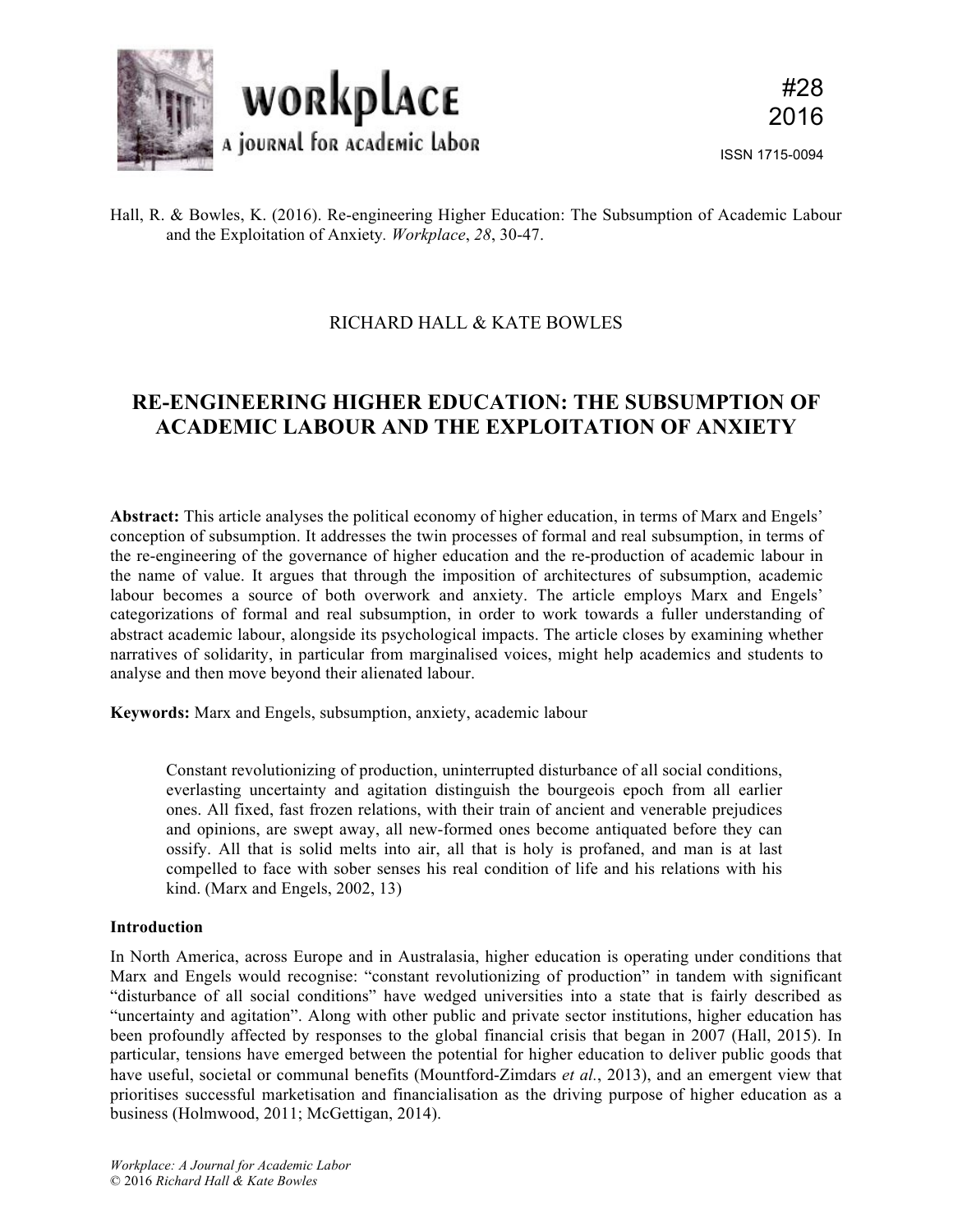Critics of marketisation argue that while higher education is still substantially funded as a public institution, it has been repurposed as a private benefit rooted in the family and variable human capital theory (McGettigan, 2015), and shaped by an entrepreneurial turn (Davies, 2014). Marketization erodes the possibility of using publicly-funded, regulated, and governed universities to deliver more socially-just outcomes, although whether education delivers public goods is contested (Marginson, 2012). Tensions have been exacerbated by the use of secondary policy mechanisms to deliver structural change, including: lifting caps on student numbers; enabling private providers and on-line consortia to compete with traditional universities and colleges; significantly increasing fees for study; the sale of national, student loan-books; and the entry of private equity firms into the re-financing of HE. These mechanisms suture national systems into the global higher education market, and by these means educational opportunities and services are transformed into tradeable national assets (Deem *et al.*, 2008; Norton, 2014; Willetts, 2014).

This materialisation of a global market repurposes academic and student labour, while at the same time adjusting the higher education workforce to accommodate an expanding category of administrative labour. Professional staff in universities are employed under widely varying conditions, from salaried executives with benefits, performance bonuses and considerable career mobility, to short-term low-waged temps with few entitlements and very limited protection. The persistence of a sense of budgetary crisis that can only be resolved by flexible hiring has dramatically increased the number of staff working limited term and zero-hours contracts in higher education, and this in turn has normalised an internal culture of job competition galvanised by resource scarcity (National Tertiary Education Union (NTEU), 2014; University and College Union (UCU), 2013). Restructuring interventions aimed at minimising labour costs are perfected in the accumulation and manipulation of data focused on increasing system outputs, for instance though: the development of baskets of metrics that will enable 'learning gain' or 'teaching excellence' to be measured in the UK (Johnson, 2015); or the public release of a substantial tranche of college performance data by the US government, to enhance the consumerisation of HE participation (US Department of Education, 2015); or the increasingly sophisticated development of survey instruments and student experience dashboards that inform the delivery of education-as-a-service into a highly mobile global education market (Australian Government Department of Education and Training, 2015a).

In this volatile international marketplace for educational services, the apotheosis of locally harvested performance data is the international university ranking system. These crude but highly effective instruments require the performance of both employees and students to be monitored and disciplined in order to raise overall output and improve survey results. The purpose of higher education is reengineered towards survival, in the face of increasingly aggressive penetration of scholarly work by national economic priorities (Grove 2015). Both research and, critically, pedagogy are now governed by a language rooted in productivity and organisational development: 'competitive advantage: 'leverage'; 'value-added service improvement'; 'business process re-engineering'; and 'business transformation'. Externally, these priorities are expressed in the truisms of strategic planning and university mission statements, so that 'real-world solutions', 'anytime anywhere' technology, and 'career-ready graduates' are becoming familiar terms. Universities deliver return on investment through brand, portfolio and product; and with other large corporations they have refocused their strategic planning on market share and capitalisation. This enables universities to compete on a national and international terrain, but also crystalises their role in developing a globally competitive workforce. In this way higher education is recruited to a national productivity agenda shaped around domestic and foreign investment, and commodity production (Department of Business, Innovation and Skills (DBIS), 2015; HM Treasury, 2015).

These transformations have catalysed a wide range of expressions of distress from those who work and study in universities. At times, this has been explained away as the consequence of a scholarly vocation that adapts poorly to the realities of marketization under capitalism. Indeed, for many academics this has been the basis of a defence of scholarly vocation against the encroachments of surveillance and the normalisation of competitive practices in a profession founded on ideals of collegiality. As Tokumitsu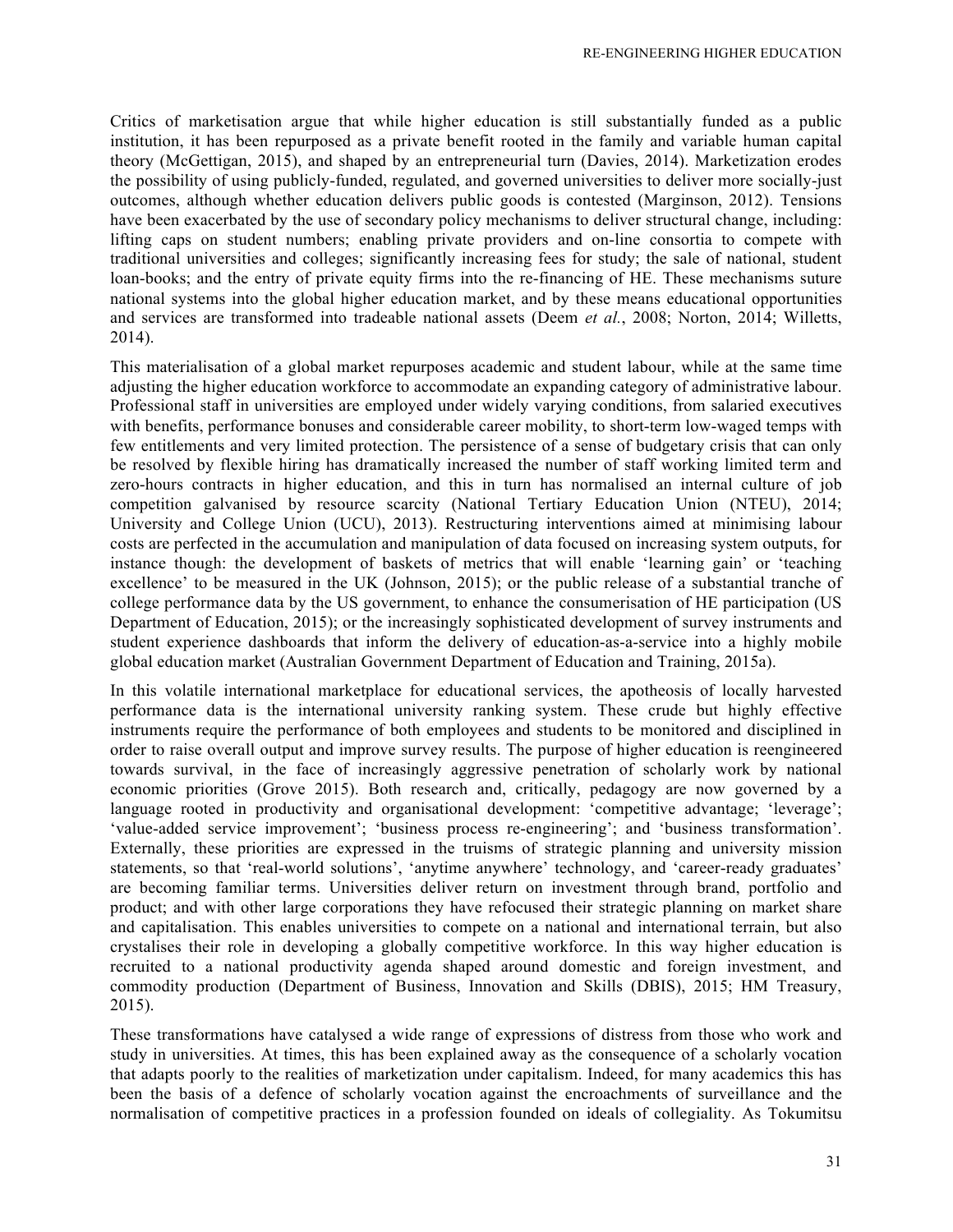(2014) argues, "Few other professions fuse the personal identity of their workers so intimately with the work output." But while this myth of scholarly vocation persists, the reality is that higher education systems in the global North have become structurally dependent on precarious labour, with the traditional scholar-teacher hired until retirement becoming a minority. For instance, in the UK, UCU (2013) noted that "The number of zero-hour teaching contracts in universities equates to 47% of the total number of 'teaching-only' posts that institutions report annually to the national statistical agency". In Australia, Norton (2014, 32) estimated that for universities and non-university higher education providers, more than half of all teachers are employed casually. The report by Andrews et al (2016) into contingent academic employment in Australian universities notes that from 1989 to 2013 "the percentage of academic staff (full-time equivalent, FTE) employed on contingent contracts (fixed-term and casual/sessional) increased from 40% to 56%. Andrews et al cite the estimation by Coates and Goedegebuure (2010) that "casual academics undertake 50% to 70% of undergraduate teaching". As these imprecise estimates make clear, there are two problems with the measurement of casualization: one is deciding what to measure, and the second is finding a reliable data source to measure it. Nevertheless, there is broad agreement that in response to the enrolment of more students, the casualization of the university workforce is increasing as a proportion of the whole. In many national systems this has seen the rise of organised activism and protest, expanding unionisation of casual workers, and the vocal disillusionment of early career academics at the prospect of ever achieving secure work (McKenna, 2015). These movements are hard to dismiss as the protests of a sheltered or overly sensitive professional clique.

Public discussion of higher education and its troubles continue to treat the sector as one predominantly constituted through this vanished form of career stability. As a result there is an increasingly obvious disconnect between the vision of higher education expressed in performance data, strategic plans, and vision statements, and the practical experience of holding on to short-term and sessional academic work. At the same time, the casualisation of core services has left a diminishing cohort of career professionals to maintain robust standards for academic governance under conditions of austerity budgeting. This diminishing cohort is also expected to sustain individually-competitive research performance to enable whole institutions to survive. The result is that even those who are securely employed work in a climate of demoralisation, threat and confusion. Access to global and public social networks has given academics a platform to protest these conditions, and these platforms have increasingly provided a forum for personal narratives of overwork, illness and anxiety. Stories of working in higher education that have been widely shared include accounts of personal tragedy, lost hope, exploitation and career abandonment. These stories of harm demand that we begin to address the connections between the transformation of academic labour and the structural exploitation of labour under capital in other sectors of the economy, including historically (Winn, 2014).

In this article, we suggest that in order to move beyond individualistic accounts of career distress, and to connect the transformation of higher education to broader transformations of labour and capital, it is helpful to engage with the concept of subsumption (Marx, 1864; 1993a; 2004). Subsumption is the process through which inherent constraints on the labour capacity of a particular sector of the economy are overruled, and subordinated to the demands of capital. In formal subsumption, pre-capitalist work — for example, subsistence agriculture or guild-based craft-work — is called into the service of capital. Established labour processes are then manipulated to increase output, for example by lengthening the working day, so that ever-higher levels of surplus value can be extracted from the management of working bodies. In real subsumption, capital reinforces its domination of labour but now more radically transforms the labour process itself through the application of *the general intellect*, to increase its productivity beyond the limits of unassisted human capability. Science, technology and organisational development enable capitalist social relations to be reproduced as a terrain of domination (Vercellone, 2007). As a result, "The labour process becomes the instrument of the valorisation process, of the process of capital's selfvalorisation" (Marx, 2004, 470), and this becomes a moment in the production of relative surplus value.

Further reflection on this critique of higher education, in its relationship *both* to the general intellect *and* to innovations in science, technology and organisational development, is enabled by the meaning of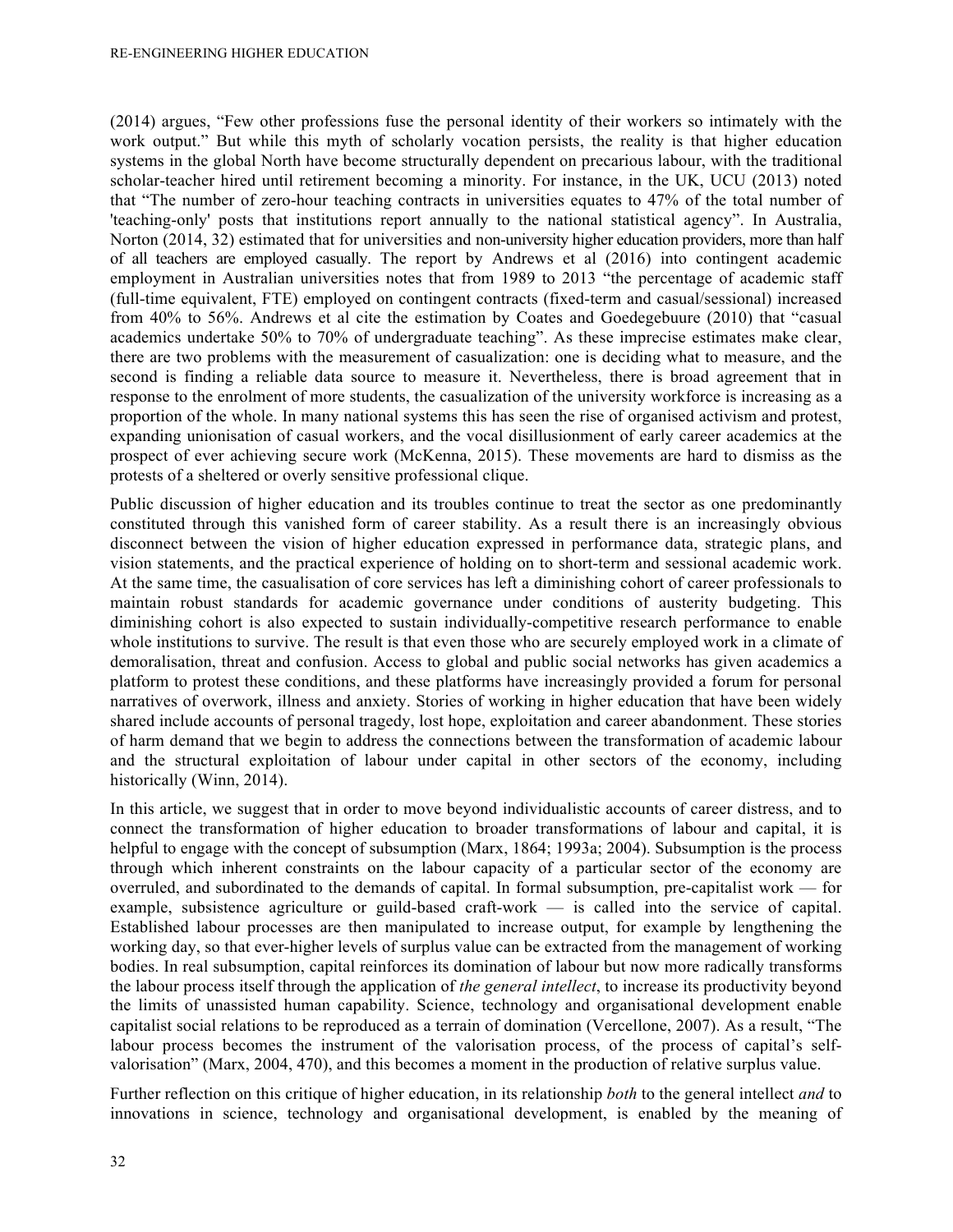subsumption that draws on navigational programming in robots. Subsumption architecture in robotics allows a resolution to the problem of creating intelligence in machines, and proposes that a nested sequence of competencies enables adaptive navigation of complex environments by those machines. This unpacking of action into the sequencing of minor adjustments to environmental inputs has strong resonance with the language of 'unbundling' currently dominating efficiency reforms in higher education (DBIS, 2015; Johnson, 2015). Critical to our reading is that the labour of a machine under subsumption architecture impersonates agency without any capacity for autonomy, any need for creativity, or the presence of a central controlling intelligence with which it communicates in order to plan its actions. One outcome is the generation of automated, repetitive institutional responses to teaching, assessment, research and administrative tasks, as structural, systemic features designed to leverage productivity.

Thus, we propose that financialisation and marketisation are generating similarly structured architectures of subsumption inside higher education, which further capital's terrain of domination. Their effect is that *both* higher education as a social institution *and* work inside higher education are being redesigned to function robotically through the sequencing of managed tasks, as a machine whose primary purpose is its own continuously accelerating navigation through an uncertain world. This generates the conditions under which anxious hyper-vigilance itself becomes an appropriate competency, and even an expert response, that harmonises to the pressure of accelerated navigation, input sensing and task management (Brooks, 1991).

Our aim is to address the transformation of higher education through an analysis of the waves of subsumption that are violently recalibrating academic labour. Our primary focus is on Marx's proposition that subsumption is a dynamic process for the subordination of labour "whereby universal and particular are brought into relation" (Endnotes, 2010). We keep in view the secondary idea of subsumption as a model for our increasingly robotic navigation through the disciplining routines of a system whose main purpose seems to be to keep itself going. In these difficult conditions, higher education — like other knowledge work industries, especially in technology and software development — has exploited and normalised anxiety-driven overwork as a culturally-acceptable self-harming activity (Turp, 2001). Our goal in drawing on both meanings of subsumption here is to relocate the discussion of this anxiety as pathology inherent in the weak, and to widen the examination of the role that anxiety plays in service of capital itself. There is a useful technical history to the calculated demand for overwork originating in formal subsumption that matures into the practices of anxiety immanent in real subsumption.

We are interested in the possibility that the anxiety currently manifest in higher education is not an unintended consequence or malfunction, but is inherent in the design of a system driven by improving productivity and the potential for the accumulation of capital. Our primary contention is that by exposing to critical scrutiny the subsumption process as a phased intensification of distress, we can begin to argue that academics and students should rethink their participation, and seek instead ways to co-create viable practices of refusal. Specifically, we are proposing here that there are grounds for a collective refusal of the reproduction of anxiety as a multiplier of labouring capacity through its increasing integration within the circuits of capitalist reproduction inside higher education. We invite both workers and students within higher education to consider means by which their labour can be reclaimed from this anxiety machine.

#### **Towards an architecture of formal and real subsumption**

In developing his critique of Capital, Marx proposed subsumption first through an analysis of the production process as the *real basis of ideology* in The German Ideology (Marx and Engels, 1998); and then in relation to the *Results of the Direct Production Process* in the Economic Manuscripts of 1861-64 (Marx and Engels, 1864). This theorisation engages with the production of value in both Volume 1 of Capital (Marx, 2004) and The Grundrisse (Marx, 1993a). In the former he connects this to the idea of social labour, whilst in the latter we are able to draw connections between capital's domination of labour and its co-option of the general intellect, or socially-useful knowledge. The development of subsumption has been elaborated in terms of: a process of transformation, rather than a specific periodisation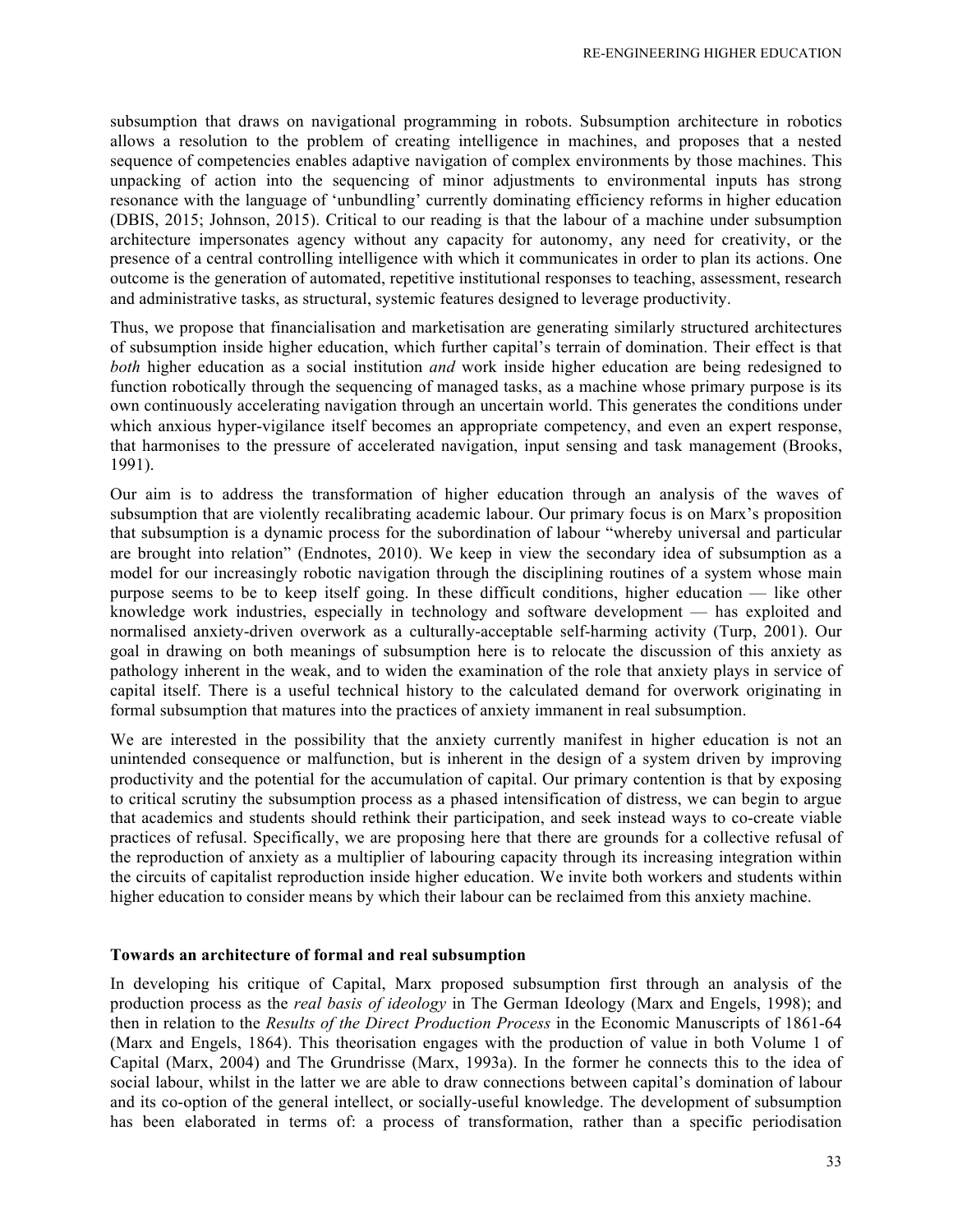(Endnotes, 2010); the relationships between valorisation and abstract labour (Postone, 2012); and its relationship to cognitive capitalism and the general intellect (Vercellone, 2007).

Each of these elaborations enables a renewed analysis of the process of subsumption as it relates to academic labour, in particular in the re-engineering of academic practices as productive of surplus value and therefore profit. This process of valorisation ensures that subjectivity and autonomy rest with capital, so that prior expectations of academic autonomy become unredeemable. In analysing the transformation of labour as a process through which people work on the world and valorise it, Marx (1993a, 650) notes that "It is not the individuals who are set free by free competition; it is, rather, capital which is set free." Once set free to reproduce itself for value, capital then subordinates the landscape of production at first co-opting it, and later transforming it so that productivity and value-added are internalised inside both those who labour and those who manage the labour-process.

[T]he creative power of [an individual's] labour establishes itself as the power of capital, as an *alien power* confronting him... Thus all the progress of civilisation, or in other words every increase in the *powers of social production*... in the *productive powers of labour itself* – such as results from science, inventions, divisions and combinations of labour, improved means of communication, creation of the world market, machinery etc., enriches not the worker, but rather *capital*; hence only magnifies again the power dominating over labour... the *objective power* standing over labour. (Marx, 1993a, 307-8)

In Marx's analysis, the power of capital rests on its domination of production, and its subsequent violation of established labour processes in order to transform production for its own ends. The idea of violation is rooted in the subordination of both the form of labour and its content, rooted in the dispossession of space, time (or space-time) and autonomy, in order to accumulate surplus value. Whilst we are not engaging with a specific analysis of the categories of 'use value' and 'exchange value' in terms of commodities, or of 'labour' and 'labour power' in terms of an individual's work, it is important to note that these categories exist at the same time and emerge in relation to work. Thus, a commodity has both a use value and an exchange value, and this applies to academic products, like teaching texts, assessment transcripts or portfolios, and research outputs. They can be used or useful in and of themselves, and they can also generate new forms of exchange or even profit in a market. Exchange value is key to the development of capitalist social relations, through the purchase of labour power from the labourer. Labour power forms the critical, dynamic commodity that enables processes of valorisation through creativity and the expenditure of human labour. These categories underpin the dynamics and contradictions of capitalism, in part because capital seeks to reduce the costs of employing labour power through technology and organisational change, but at the same time it demands new forms of entrepreneurial activity so that it can develop new, tradable commodities.

In engaging with these contradictions, the concepts of formal and real subsumption help us investigate the continuous reform of academic work. For Marx and Engels (1864), formal subsumption "is the condition and presupposition of" real subsumption. In the former, work that sat outside capitalist social relations is brought into direct relation to it though the purchase of labour-power. So, for the guild-based craftsman who becomes a master able to employ journeymen and apprentices:

Only in his own craft can he convert his money into capital, i.e. use it not only as the means of his own labour but also as a means of exploiting alien labour. His capital is tied to a particular form of *use value*, and therefore does not confront his workers as *capital*. (Marx and Engels, 1864)

However, over time these restrictions on development—the regulations of the guild around quality, timeserving or the number of journeymen serving under a master—come under pressure. In particular, there is pressure from the emerging circuits of money capital, production capital and commodity capital (Marx, 1993b). As these circuits mature and their effects amplify, the money relation enables an individual's labour-power, and therefore her *surplus labour*, to be 'appropriated' by capitalists who own 'the conditions of labour'. This then begins the process of economic dependency rooted in concrete or objectified labour: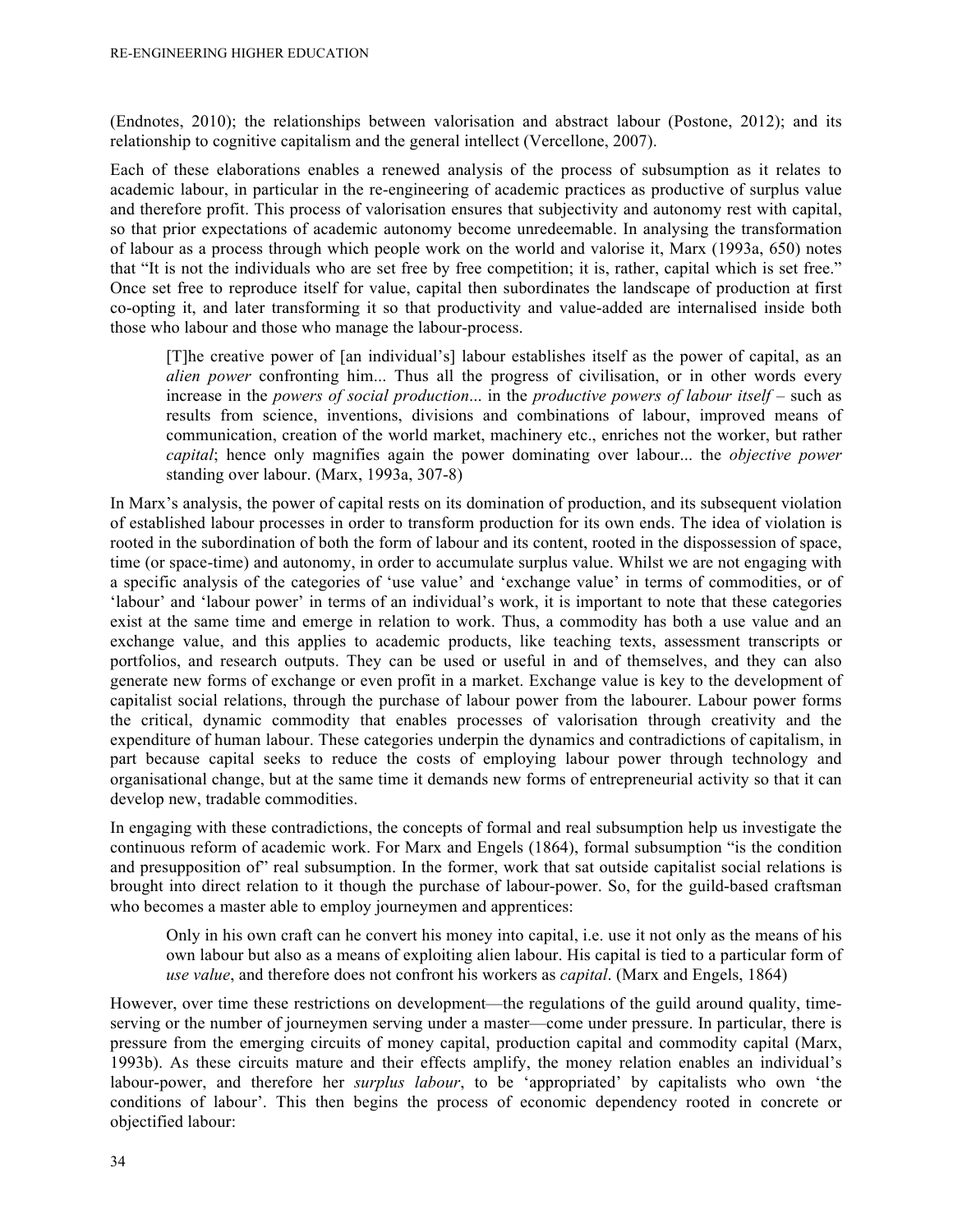the *objective conditions of his labour* (the means of production) and the *subjective conditions of his labour* (the means of subsistence) confront him as *capital*, as monopolised by the buyer of his labour capacity. The more completely these *conditions of labour* confront him as alien property, the more completely does *the relation of capital and wage labour* occur *formally*, hence the formal subsumption of labour under capital, which is the condition and presupposition of its *real* subsumption. (Marx and Engels, 1864)

In this phase the social forces of production, rooted in the objectification of concrete labour, remain relatively unchanged (Harvey, 2010). Whilst the content of the work is repurposed through the money relation, its form remains the same with no application of science, technology or organisational development. This political economic moment reveals: first, "an *economic* relation of domination and subordination, in that the consumption of labour capacity is done by the capitalist, and is therefore supervised and directed by him"; and second, "a great continuity and intensity of labour and a greater economy in the employment of the conditions of labour, in that every effort is made to ensure that the product only represents *socially necessary labour time"* (Marx and Engels, 1964). Socially necessary labour time is a principle rather than an invariable unit of calculation. For Marx, it is "that [time] required to produce an article under the normal conditions of production, and with the average degree of skill and intensity prevalent at the time" (Marx, 2004, 39). This is the foundational production problem on which capital builds its search for surplus value.

The distinctions between absolute and relative surplus value are important in engaging with subsumption. A starting point is the division of the working-day into, first, the necessary labour required to enable the labourer to re-produce her costs as wages, and, second, the surplus-labour that can be materialised as profit. Under formal modes of subsumption, or more under-developed capitalist production processes, the search is primarily to increase the absolute, social amounts of surplus-value that can be produced and accumulated. This happens by extending the working day, or by locating new markets from which to accumulate. Whilst the production of absolute surplus value offers sufficient returns, there is little investment in techniques that can reduce *socially necessary labour time*, However, competitive advantage is gained by those businesses that can revolutionise their production processes, so that they produce in less labour time than that which is socially necessary. Such businesses produce more surplus-value relative to those businesses with which they compete socially through the revolutionising of the production process, including through the application of new modes of organisational development and technologies. These developments then revolutionise the relations of production through new labour relations and working conditions.

Under formal subsumption, potential crises of underconsumption and weak profit can be ameliorated by working labour longer. Although these crises cannot be indefinitely addressed in this way, it is by this move that formal subsumption instils overwork as the primary redress to underconsumption. This compulsion then intensifies into anxiety as the subordination of labour is transformed into its subsequent abstraction and alienation through *real subsumption*. The limits reached under formal subsumption, in terms of the restricted amount of absolute surplus value available for accumulation, do not enable the free reproduction of capital. The real subsumption of labour under capital therefore focuses on the application of more productive technologies or techniques that restore competitive advantage and relative surplus value. This gives the innovator a momentary advantage in being able to ameliorate her labour costs against the average socially necessary time required for the production of a specific commodity. However, once the innovation is spread more generally, the innovator loses her advantage, and the socially necessary labour time for commodity-production is recalibrated (Marx, 2004).

The difference between the individual value of the cheapened commodity and its social value vanishes. The law of the determination of value by labour time makes itself felt to the individual capitalist who applies the new method of production by compelling him to sell his goods under their social value; this same law, acting as a coercive law of competition, forces his competitors to adopt the same method. (Harvey, 2010, 168)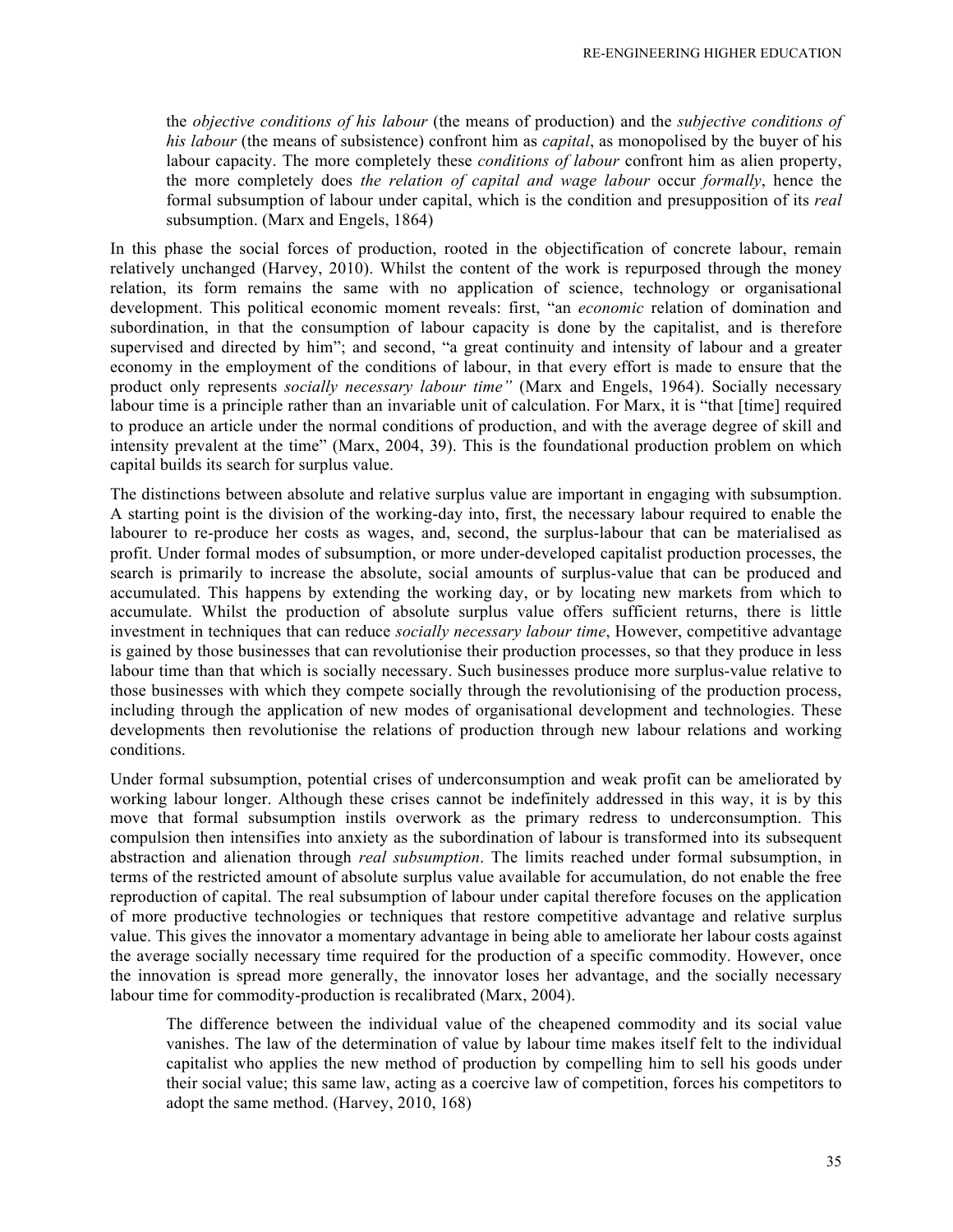In real subsumption the boundaries that resist capital's emergence as a social totality are crossed. Labour is re-engineered through the technological and organisational innovations that reshape both the material forces of production and the social relations of production (Marx, 1993a). Industrialisation and innovation now ground society's reproduction in the continuous recreation of abstract labour for exchange value (Marx 2004). Real subsumption emerges in response to the frustration of capitalisation across specific sectors of the economy, and has the effect of fundamentally transforming the meaning and practice of work. As Marx (2004, 502) states, "The worker has been appropriated by the process; but the process had previously to be adapted to the worker."

This recalibration of labour value is damaging to those who work, and to those who are drawn into the reproduction of their working capacity.

[M]achinery sweeps away every moral and natural restriction on the length of the working day. Hence too the economic paradox that the most powerful instrument for reducing labour-time suffers a dialectical inversion and becomes the most unfailing means for turning the whole lifetime of a worker and his family into labour-time at capital's disposal for its own valorisation (Marx, 2004, 531-2).

To achieve transformation at this scale requires access either to money capital, in the form of merchant or venture capital, or private equity. Thus, Marx argues, the processes of capital production, circulation and accumulation become inherently incapable of achieving stasis.

By means of machinery, chemical processes and other methods, [modern industry] is continually transforming not only the technical basis of production but also the functions of the worker and the social combinations of the labour process. At the same time, it thereby also revolutionizes the division of labour within society, and incessantly throws masses of capital and of workers from one branch of production to another. Thus large-scale industry, by its very nature, necessitates variation of labour, fluidity of functions, and mobility of the worker in all directions. (Marx, 2004, 617)

As capital's demand to exercise absolute priority over the deployment of labour comes to seem increasingly reasonable, it extends the tendencies to overwork seen in formal subsumption, and synthesises these with compulsions of consumption, productivity and esteem. Overwork itself is transformed as a defensive action against deskilling, under- and unemployment (Newfield, 2010), which might be seen as a response to the search for absolute surplus value. This also reflects the drive of national governments to promote constant reskilling in the national interest, for economic growth, and which in turn has driven narratives of precarious employment, the need for near constant reinvention of the Self (Berardi, 2009; Vercellone, 2007). This ensures the suppression of cooperative or emancipatory educational practices that are not harnessed to capital's investment in productivity and relative surplus value (Amsler, 2015; bell hooks, 1994), by relabeling these as unproductive and time-wasting.

We have focused at length on Marx's account of the transition from formal to real subsumption across the economy because we believe it is important in thinking through the relationships between subsumed labour and health in our sector. Three key points emerge from Marx's analysis of this transition. First, the revolutionising of the economy through the search for absolute and then relative surplus value destabilises the essence of what it means to labour. Second, the systematic governance of human time by capital achieves the violent subordination of space (Marx, 1993a, 524), materially constraining the possibility of exiting the space of labour. Third, the personification and naturalisation of these abstract processes as if they were traits of high performing entrepreneurs or capitalists enables the labelling of others as 'unproductive', 'coasting', 'poorly performing', and so on. This generates "a society entirely subjugated to the economy" (Jappe, 2014, 399), inside which the search for relative surplus value attempts to make superfluous anything that is unproductive (Rubin, 1972).

We now consider the manifestation of these totalising processes inside-and-against academic labour.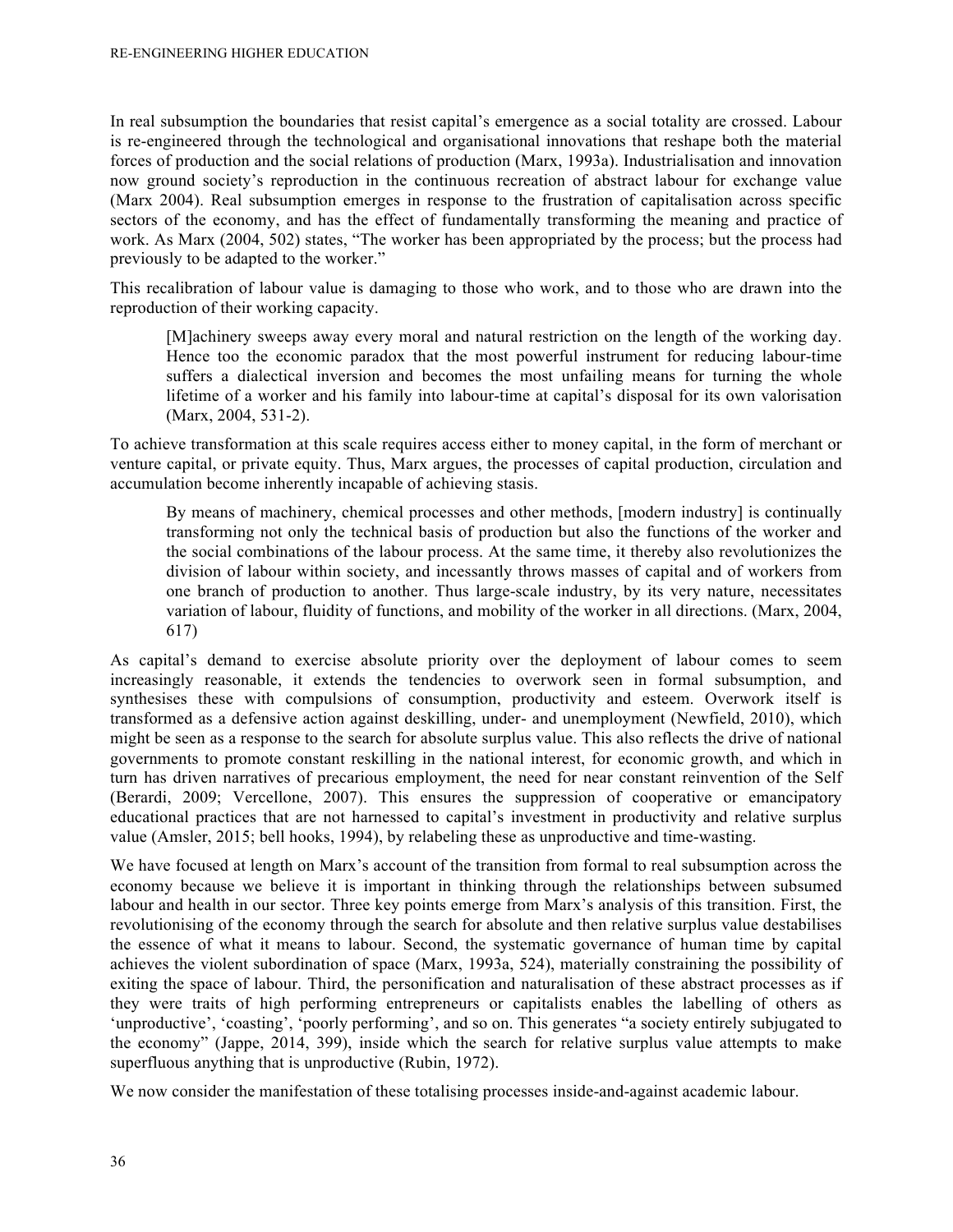#### **Architectures of subsumption inside HE**

The transformations in higher education in North America, Europe, and Australasia that we described in our introduction have catalysed new practices of university governance, and entrenched a new faith in metrics formalised across the sector in practices of institutional benchmarking and global ranking. These processes in turn generate new markets for the aggregation and selective exploitation of performance data around retention, attainment, progression and employment outcomes. In the UK, for example, this focus promises to extend previous national surveys of student satisfaction and key information sets into the idea of 'learning gain' (The Higher Education Funding Council for England (HEFCE), 2015). In Australia, the Quality Indicators of Learning and Teaching dashboard, that enables prospective students to interrogate institutional data previously only reported to government, emerges from the same idealisation of a competitive education market (Australian Government, Department of Education and Training, 2015b).

In this context, consumer-facing tropes of return on investment such as 'learning gain' or employment outcomes trigger an impulse to make the control of academic labour publicly visible through routines of quality assurance and innovations like 'teaching excellence frameworks' (Johnson, 2015). Less visibly, institutions scramble for opportunities to extend the generation of absolute surplus value, for example through increased access to international markets, or the removal of student number controls in domestic markets (Australian Government, Department of Education and Training, 2015a). Together these imperatives drive the invention and implementation of efficiency measures within internal organisational structures, as institutions seek to apply technological solutions to processes previously dependent on human labour. All these measures are aimed at driving down operating and labour costs, including costs? of the expanding administrative workforce, in order to redeploy budget surpluses towards capital-intensive activities, estates infrastructures and branding activities that are potentially attractive to students.

As the administration of higher education adjusts to a form of austerity budgeting in many core operations, the disciplining of academic labour moves to centre-stage. Academic labour becomes a key terrain for the management of institutional productivity, monetised both through knowledge transfer and exchange, and through the development of an unconstrained global market for unbundled educational services. The explicit subordination of academic labour to the law of value is laid bare, and competition in the search for surplus-value becomes a form of compulsion that requires increasingly complex scientific methods and technical solutions. Techniques rooted in the management of information, risk, time and performance are overlain onto the implementation of new classroom technologies which demand on-going continuous professional development (World Bank, 2011). As a result, and despite numerous references to universities as unchanged since Bologna, the HE institution of today resembles a joint venture company or an association of capitals (Hall, 2014) far more than it does a craft guild or monastic practice.

For both academics and students this process of domination and subordination exposes a radical disconnect between their useful, social work, and the need to produce educational and knowledge commodities that can be exchanged. As socially-useful academic knowledge is transformed through the law of value, this contributes directly to the extension of the general intellect as a means to further the division of labour; to generate new capital from forms of cognition; and to deliver technological innovation (Marx, 1993a; Vercellone, 2007). The material, social, common wealth that forms one potential outcome of academic work is re-cast as globally tradable knowledge commodity, as academic labour moves from being objectified to being alienated. As a result "scientific knowledge is increasingly materialized in production... [and] a growing disparity separates the conditions for the production of material wealth from those for the generation of value". (Postone, 1996, 297)

The search for relative surplus value recalibrates academic labour to capital's broader demand for mass education as a necessary condition for the reproduction of the social relations of production (Marx, 1993a). For Vercellone (2007, 27)

The key role attributed to the theme of the development of a 'socialised and free' sector of education in the conflicts concerning the control of 'intellectual powers of production' is,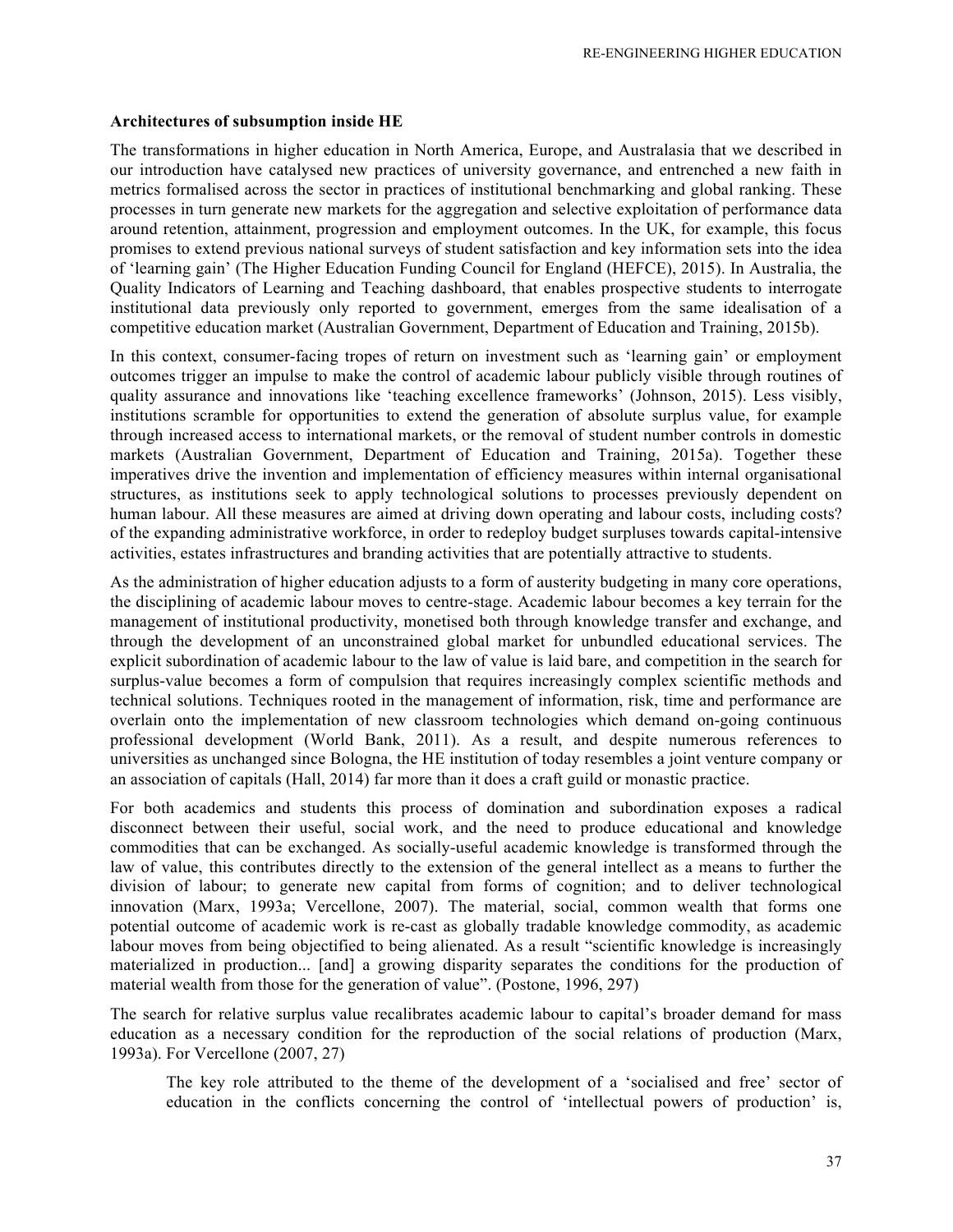therefore, an essential element of Marx's elaboration of the notion of the general intellect. The establishment of a diffuse intellectuality is configured as the necessary historical condition.

This necessary condition for the reproduction of capitalist social relations across the sector is made visible in multiple innovations in the forces of academic production, that have the intended effect of extending the law of value across the terrains of teaching and scholarship. The tracking of academic labour in relation to publications, citations, grants and impact factors, as well as student satisfaction, learning gain, and future earnings, is a search for value from quantifiable outputs. While seeking to generate new forms of commodity capital through educational outputs, capital is also always seeking to reduce academic labourtime as a cost factor, and to appropriate intellectual work. The resulting tension in institutional purpose is transferred through the processes of real subsumption to the lived experience of academic labour, where it manifests as an apparent crisis of anxiety.

This constant process of widening the diffusion of intellectuality and then attempting to resolve the tensions that emerge from it continue to re-shape academic labour and reterritorialise higher education. This re-organisation in turn leads to constant revolution in the form and content of academic identities and relationships (Marx and Engels, 1864). The particularity of academic labour is subsumed under the abstract nature of the universal law of value that

presents itself as the *truth* of this particular; indeed it is as if this particular has become *nothing other than* an instantiation of the universal that subsumes it. Yet it seems that there must be something left over in this process, for the abstract universal is still just what it was at the start, while the particularity which the particular had in opposition to the universal has now been abstracted away entirely. (Endnotes, 2010)

A secondary outcome of this reterritorialisation is the profusion of instrumental, institutional policies designed to work on and through the identity of the academic, in order to maintain reputation or brand (Ball, 2003). The modern university is curated by a formidable inventory of policies to contain reputational risk or brand disparagement. At minimum, these include policies for the appropriate delegation of authority throughout the institution's processes; the application and monitoring of standards for public and policy expression; the management of staff in terms of absence, performance, promotion, retrenchment and safety at work; the regulation of formal academic conduct; and the proper processes for procurement and use of facilities, including IT. To these are joined a raft of policies that extend the university's terrain into the domain of the interpersonal: policies for formal and informal social media use; policies to manage personal relationships; and policies to achieve propriety in all relations with external stakeholders, from students to vendors and research subjects. The policy apparatus enables institutional performance signals to be internalised so that they inform academic 'dressage' beyond the workplace and into society as a whole (Foucault, 1975). *Pace* Camatte (1988, 45), in this way academic labour is not simply alienated; rather there is a 'total subsumption of [academic] labour under capital'. Here, capital dominates more than the academic's labour-time; it tends to describe the life-time of the academic (Endnotes, 2010; Jappe, 2014a).

At issue are the repercussions of this architecture of subsumption for those who labour in universities. What are subsumption's social and emotional expressions? How can we draw attention to the precise forms of anxiety that generate automated, hyperactive and repetitive institutional responses, and which are of such competitive advantage that we need to think of them as a structural feature of the system, rather than a bug.

#### **Subsumption's expressions: From overwork to anxiety**

As academic labour is restructured, the potential for sustaining a shared sense of purpose among academics, students and administrative workers (including those who are current or former students) comes under pressure. Divisions deepen between those with tenure, the precariously employed graduate student or long-term academic casual, and the undergraduate who is forced into a precarious existence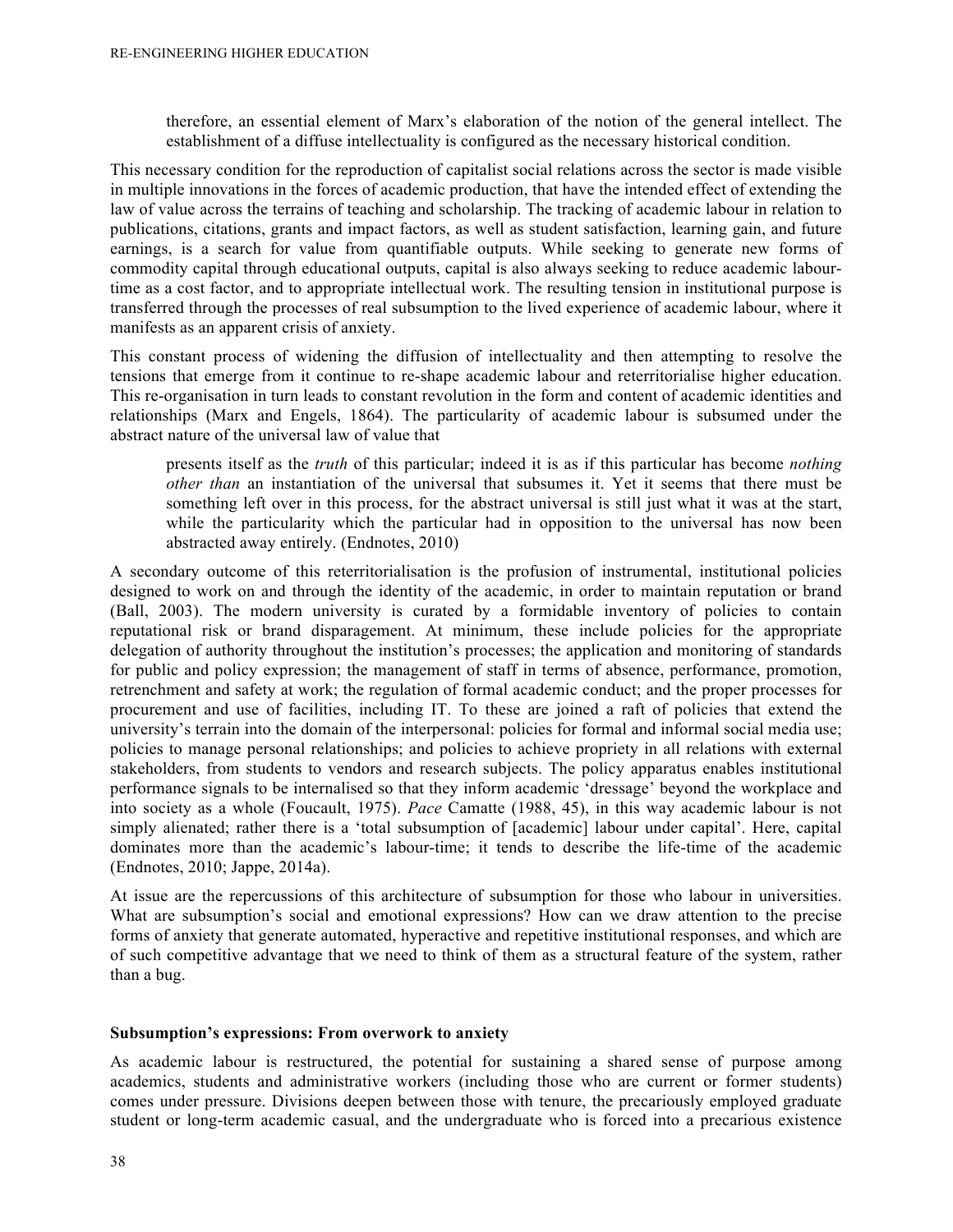rooted in unpaid academic labour (CUPE3903, 2015; CASA, 2015; Jubas, 2012). The humanity of the academic or student who labours becomes an abstraction that is scrubbed of its potential beyond the production of value. Colleagues are compelled by reporting architectures to turn on (and turn in) those who fall below productivity thresholds; students find their academic labour subject to the disciplining gaze of learning analytics, while their feedback is extorted as a source of data that feeds into institutional market gain. Metrics of productivity and efficacy continuously attempt to discipline and recondition the future through the selective deployment of just-in-time patches, whether in the management of careers or curriculum. The result is a structure of tightly controlled but ultimately unfixable position-taking, in which we witness individuals fracturing and cracking as their academic identity is framed either as system deficit, or mined for growth (Plan C, 2014; Taylor, 2014).

At the same time, we see efforts by institutions to offer remedial actions while still disavowing the origins of the crisis that these remedies seem to address. These remedies vary, but typically include survey investigations of university staff workplace satisfaction; investigations into workplace culture; professional development that increasingly mimics psychological self-help techniques; and the incursion of corporate wellness programs troped as teambuilding strategies (Voice Project, 2015; Global Corporate Challenge, 2015). In systems that depend on overwork at every level in order to function as a site for the production of relative surplus value, these interventions introduce contradictions that require skilful executive reframing. For example, one respondent to a UK HE network survey on workplace bullying argued that

Constant restructuring, constant changes in policy and procedures, and the constant increase in demands have created a state of acute anxiety and utter demoralisation for all staff at every level. (Shaw and Radcliffe, 2014)

A University Vice-Chancellor responded to these survey findings, in which 58 per cent of 1,300 respondents argued that there was "an atmosphere of competitiveness and bullying" in UK HE, by stating that such emotional damage was "a symptom of the breakdown of values and a shared sense of purpose". Under the extreme pressure of the shift to real subsumption, any shared purpose has been co-opted through the search for more educational capital to set in motion, realised in the restructuring of the University as a business whose new purpose is to generate continuously the conditions of its growth and profitable operation (Marx and Engels, 1864).

In these circumstances, the abstraction of value plays out psychologically, so that any desire to be something other than an entrepreneur is disciplined, suppressed or marginalised. Critical to this disciplining function is the spectacle of labour precarity (Taylor, 2014), which has the paradoxical effect within an entrepreneural culture of *limiting* innovation by both the casually and securely employed. The spectacle of casualisation appears at one level simply to underwrite the claims made for elite and competitive recruitment. However, its function is more nuanced: as expanding casualisation makes visible the threat of career failure in a context of employment scarcity, it becomes a significant generator of specific anxiety manifested in day-to-day academic overwork.

Allied to this is the constant demand for performativity, or the construction of a productive educational identity, rooted in repetitive practices, which enable teaching, assessment, research and administration to be performed in line with dominant conventions (Ball, 2003). This drives a generalised anxiety erupting from the loss of identity based on shared purpose, and the impossible tension of maintaining an entrepreneural practice without autonomy. Here contradictions are revealed between, first the need to reduce the costs of labour power that drive commodity production and exchange value, and second the need for the concrete labour of academics to teach and research. As Capital attempts to decrease socially necessary labour time by disciplining labour through the intensification of the labour process and the production of relative surplus value, it also expects academics to be entrepreneurial and creative. This contradiction cannot be resolved within capitalist social relations, although it underpins the constant revolutionising of the forces and relations of production, and the demand for constant reskilling and overwork.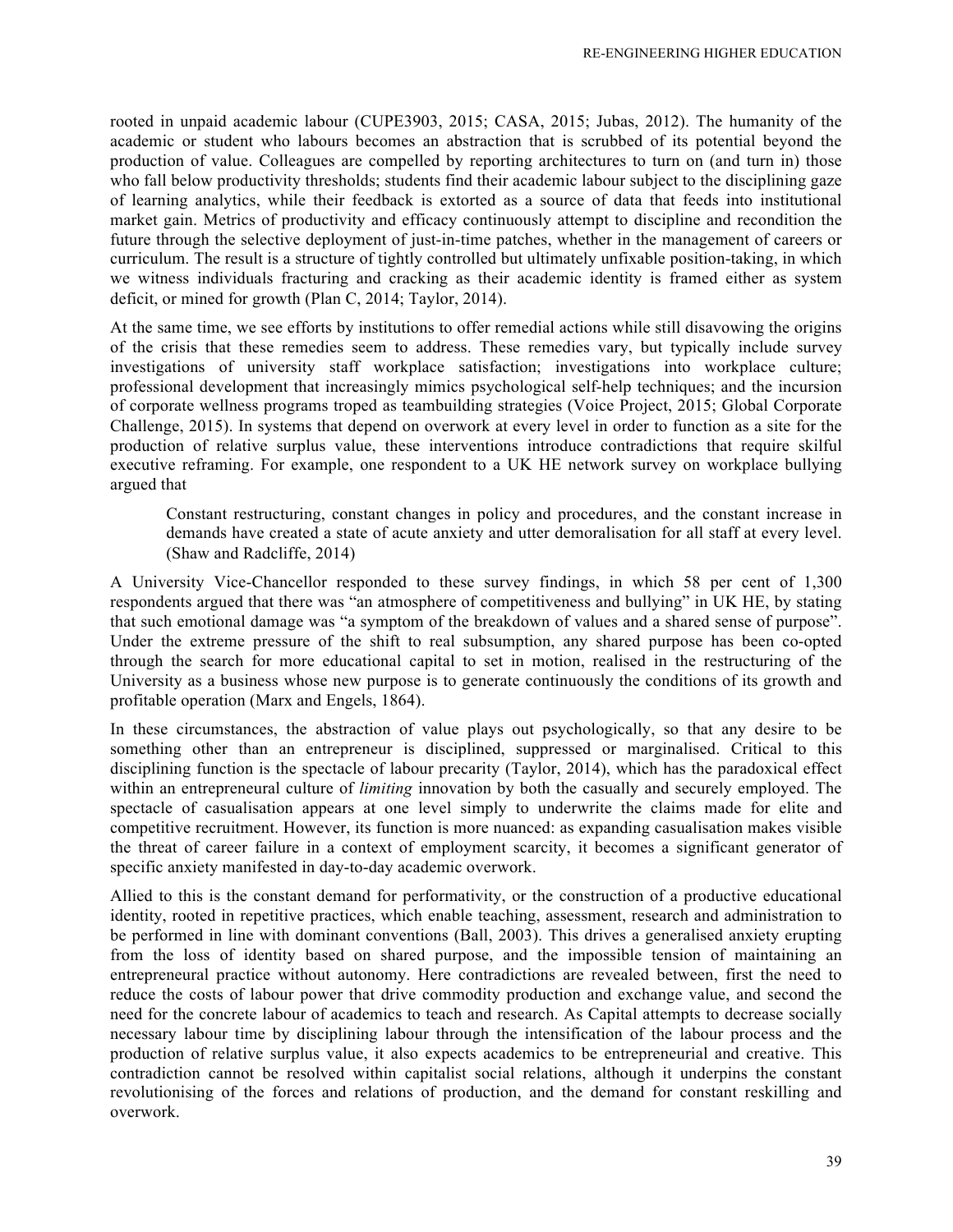Critically, the convergence of overwork, precarity, and near poverty have emerged as higher education has been folded into capital's responses to global financial crisis. This convergence has demonstrated the impact of the politics of austerity on the cognitive and emotional labour of students, as well as staff (Hoffman, 2015), with the result that institutions are compelled to invest in research and programs to address the consequences of their own continued efforts to achieve the subordination of labour to value, and the search for relative surplus value.

Studies have found that graduate school is not a particularly healthy place. At the University of California at Berkeley, 67 percent of graduate students said they had felt hopeless at least once in the last year; 54 percent felt so depressed they had a hard time functioning; and nearly 10 percent said they had considered suicide (Fogg, 2009)

These findings are not easily contained within the celebratory repertoires of the institutions who are both the authors and subjects of the research. They describe conditions that emerge from the continuous drive to increase efficiency, through which higher education is transformed into a machine for the production of value and which produces anxiety as a concomitant structural characteristic. In higher education, anxiety manifests simultaneously as paralysis and hyperactivity in response to the acceleration of production, and from this contradiction a refined form of academic anxiety emerges as an energised compulsion to meet impossible demands.

[C]apitalism, through its process of production, produces an awesome schizophrenic accumulation of energy or charge, against which it brings all its vast powers of repression to bear, but which nonetheless continues to act as capitalism's limit. For capitalism constantly counteracts, constantly inhibits this inherent tendency while at the same time allowing it free rein; it continually seeks to avoid reaching its limit while simultaneously tending toward that limit.... there is the twofold movement of decoding or deterritorializing flows on the one hand, and their violent and artificial reterritorialization on the other. (Deleuze and Guattari, 1983, 34)

The subordination of academic labour to the violence of reterritorialization as a form of real subsumption forces individuals to refuse all opportunities for rest. The academic future is collapsed into the present and the persistent need to perform simultaneously as a scholar, a teacher, a peer, an administrator, and a project manager (Plan C, 2014). The reality becomes the constant treadmill requirement for academic labour to sustain its own condition of reproduction, even when attempting to address itself to the crisis of hyperactivity that this demands.

Academic lives then have to cope with the dissonance of this transformation. For Grollman (2014), this is unresolved inside tensions that are revealed between the fatigue of social solidarity and personal survival:

Everyday, I am faced with the decision: group survival vs. individual survival. Since these are opposing decisions, I rarely, if ever, experience both… By creating this blog, I am "taking one for the team," enduring known and unknown professional risks in order to improve the lives of marginalized scholars. Everyday that I wear a man's suit, I am choosing professional safety (as well as safety from violence) over greater visibility of genderqueer people on campus. Every interaction with a student or colleague — do I choose authenticity and social justice or safety and job security — carries the decision between my survival or my survival. And, major decisions like making my research more "mainstream" to increase my professional status comes at the expense of my own authenticity and perspective. The very things I should and *should not* do as a tenuretrack professor seem at odds with the very things I should not and should do as a Black queer person.

Under these conditions, the academic self is unhelpfully reified: it acts not as a conduit for hope or courage, but as a container for disappointment in the present and continued anxiety about the future.

Elsewhere, we have compared the emergency of the university as an anxiety machine to that of the peloton in pro-cycling, calibrated to the performance of the leader who has succeeded precisely on the basis of capacity to push the boundaries of obsessive overwork (Bowles, 2013). Just as the high-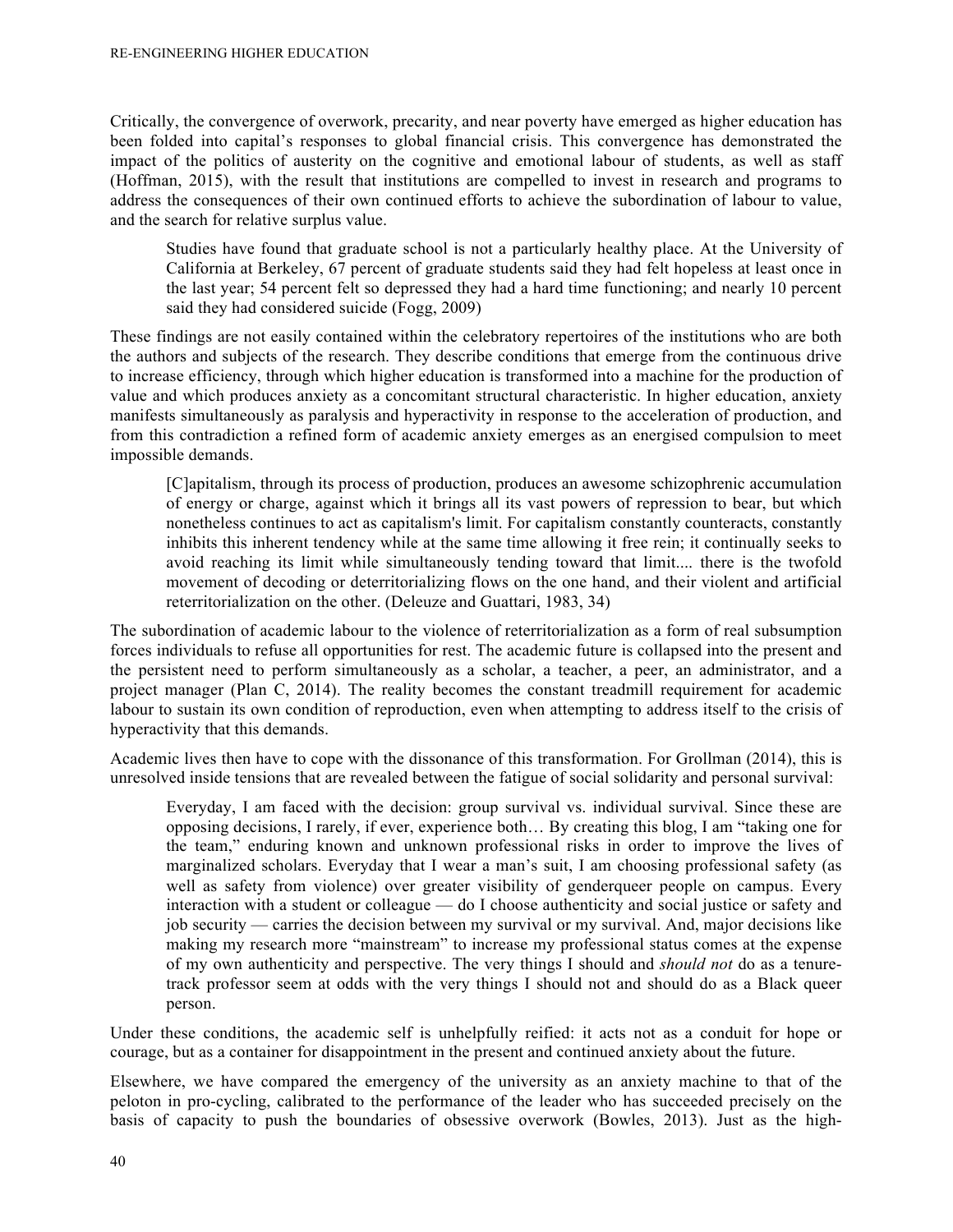performing athlete continuously adjusts the standard of performance of others in the search for competitive advantage and relative surplus value, so the overworking academic does the same. Selfharming behaviours are normalised by the expectations of competitive markets, rather than appearing disordered or unsustainable. These activities demand the internalisation of the question, "Am I productive enough?" that risks becoming a projection onto others: "are you productive enough?" This projection militates against forms of solidarity and co-operation that are beyond value, including those produced in relationship with peers and students.

The processes that dominate academic time for the production of relative surplus value ensure that academic labour is continuously recaptured from these forms of solidarity, and redeployed as the free form of capital.

Even radical faculty who seek to enact transformations *outside* the university find themselves performing *within* the university as managers not only of their own labor, but of that of their students and their colleagues, designing curriculum and imposing regulations that require students be physically present and adopt a certain performative attitude during class time through the coercive metrics of attendance and participation grades. (Meyerhoff et al., 2011, 493)

If we can see this coercion away from practices of solidarity as an intentional function of higher education governance that generates and maintains anxiety as the pathology of the most successful individuals, the question is: 'what is to be done?'

#### **Conclusion: Against subsumption and the reproduction of anxiety**

In this article, we have proposed that it is useful to reconsider anxiety as the normalised response of a radically altered academic identity, in a sector that has been aggressively reorganised to subordinate the labour of learning to the free reproduction of capital. We see the naturalisation of overwork as a characteristic of formal subsumption across many sectors, and argue that it intensifies into a state of normalised anxiety under real subsumption. Critical to this transition is the depletion of agency and the loss of autonomy under increasingly mechanistic conditions of policy compliance. The result is that academic labour both mimics robotic navigation through a managed sequence of small tasks, and at the same time returns energy to capital through the continuous generation of a hyperactive form of anxiety that can never hope to stabilise at rest. This has the disastrous effect of bleaching scholarly work of its creativity, and it is by these means that the human limits of the academic worker are continuously overruled.

Capitalism is the daily repeated violent separation of the object from the subject, the daily snatching of the object-creation-subject from the subject-creator-producer, the daily seizure from the subject not only of her creation by of her act of creation, her creativity, her subjectivity, her humanity. (Clarke, 2002, 35)

Responses to these losses cycle through efforts at resistance or adjustment. Such cycles inform responses that include defending what is being lost or repurposed, for instance in campaigns for the defence of the university; pushing back against subsumption, for instance through student occupations; and refusing the logic of subsumption through the definition of new forms of co-operative higher education. These efforts at collective refusal recognise that there is no outside the totality of social reproduction inside capital, but assert that refusal is the basis for:

the construction of an educational practice that expands human capacities in order to enable people to intervene in the formation of their own subjectivities and to be able to exercise power in the interest of transforming the ideological and material conditions of domination into social practices that promote social empowerment and demonstrate possibilities. (Giroux, 2005, 166)

A reinvigorated educational practice of the kind that Giroux imagines here must consider how best to reveal the conditions of real subsumption to those whose identities have been co-opted by its application.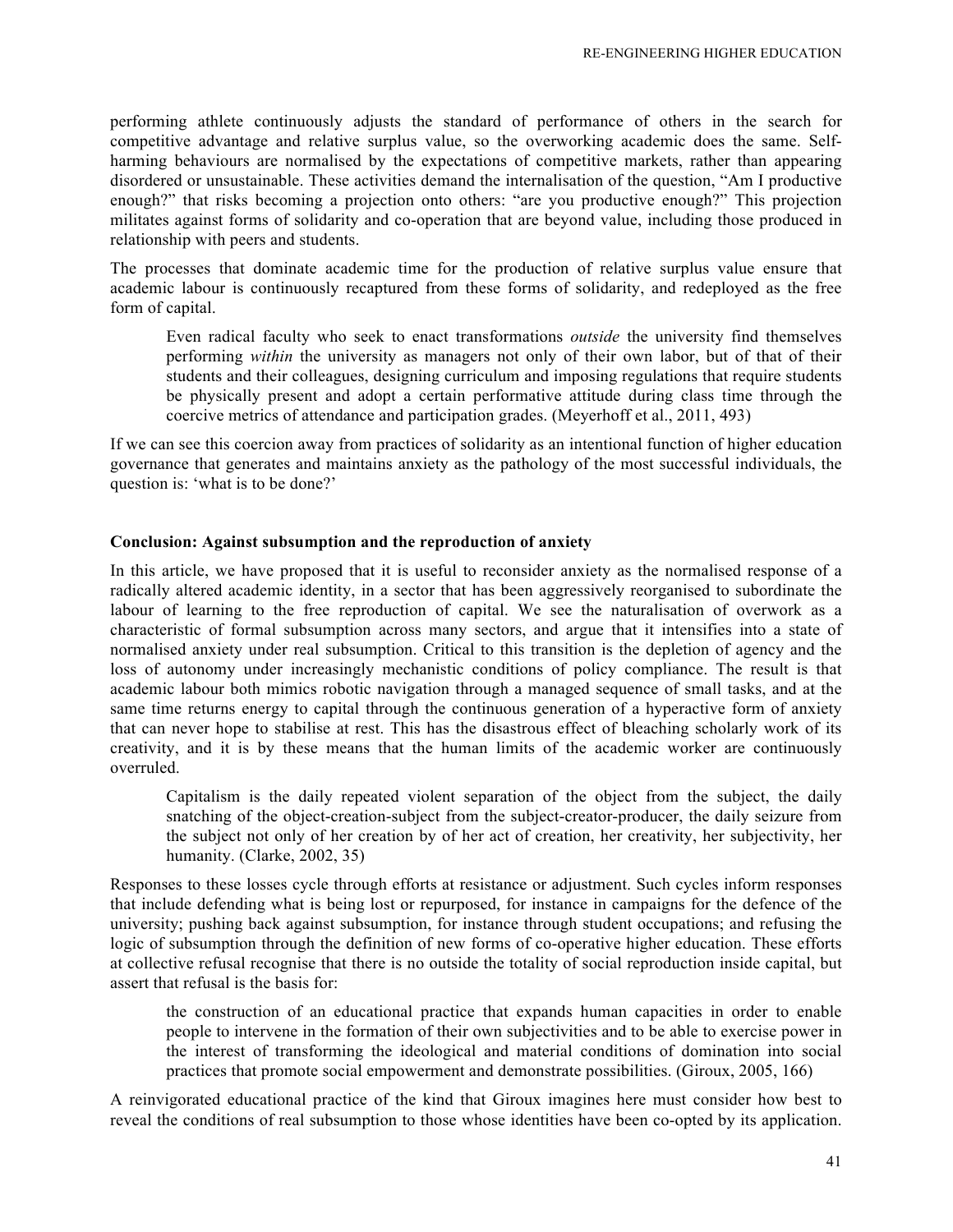Crucially, this requires that spaces and times (or space-times) are opened up inside which anxieties about status, identity and performance can be externalised and subjected to compassionate analysis. Given that the depletion of both agency and creativity under real subsumption is corrosive to solidarity among students and their academic colleagues, then reconnecting to processes of the social world outside higher education is fundamental to the rebuilding of solidarity. Such rethinking demands democratic and participatory alternatives through which both the curriculum and the assessments that validate it are negotiated, and the metrics that represent its value are creatively and collectively redesigned or refused.

This is a daunting proposition, given the multiple investments of capital in constraining risk at every stage of the higher education process. Even as academics search for ways to build cooperative educational communities, the UK Government is attempting to re-frame the struggle between the material, productive forces of society and the existing relations of production, through its productivity plan (HM Treasury, 2015), and its HE Green Paper (DBIS, 2015). These policy interventions centre productivity and intensified work on an ideological terrain that situates our means of reproducing society or our social relationships solely through work. The focus in these documents on the proposed teaching excellence framework is therefore a critical moment of real subsumption that intensifies academic activities, in terms of how curricula are structured and delivered, and how they are monitored. This is positioned around teaching intensity, as a moment of the transition between, first, absolute surplus value and overwork, and second, relative surplus value and anxiety.

The stakes for capital are high: the dissolution of higher education as a coercive space-time re-forged inside-and-against student-debt, impact and research excellence, and employability and entrepreneurship threatens not only business interests in higher education itself, but proposes to unsettle the orderly generation of innovations that are championed for their role in increasing productivity across the economy. This is amplified by capital and labour flows between or across sectors, so that new associations of capitals or businesses emerge, and so that human capital might be reallocated and intensified. To challenge the logic that higher education exists primarily as an engine of nationally competitive productivity requires that we rethink the consensus shaping the civil society of higher education in the service of capital, and advocate forcefully for the redirection of its energies to the collaborative development of human flourishing. This may take the form of workers' enquiry (Pitts, 2007; Woodcock, 2007) through which overcoming capitalism can be seen as entailing a fundamental transformation of production itself, with labour as the point of departure.

How is this to be done, in these troubling and often exhausting conditions? Neary (2011) draws on Vygotsky's belief in the revolutionary nature of teaching, where it emerges from inside the student as a social being. Teaching becomes radical where the social context of the curriculum is arranged by the teacher so that the student teaches herself. This recuperates energy from the real subsumption of the teacher's labour, and from the student's subsumption inside a given teaching environment. This recuperation hints at the creation of a person able to organise her own life as a pedagogic project. This potential project for the recovery of agency refuses anxiety and reinstates the value of creative intervention against the revolutionary accelerations of capital. As Neary argues, this requires a vigilant and purposeful faith in the possibility of future change:

the future is not the result of naturally upturning economic cycles, nor the structural contradictions of capitalism, but is made by the possibility and necessity of progressive social transformation through practical action, i.e., class struggle. (Neary, 2011, 3)

This is not to say that by renewing conditions of agency, autonomy, and creativity as the basis and direction of inquiry, all anxiety will be removed. Nevertheless, the security of a concrete identity in the present enables us to forgive ourselves the need for reinvention in the future. It enables us to respond authentically to externally-imposed performance management, and to step beyond the fears that emerge from another's *power-over* us. In moving beyond the subsumption of academic life, the project of abolishing higher education as it is currently defined becomes a profoundly political moment. This project must be a robust and practical one; it must imagine itself capable of resuming the governance and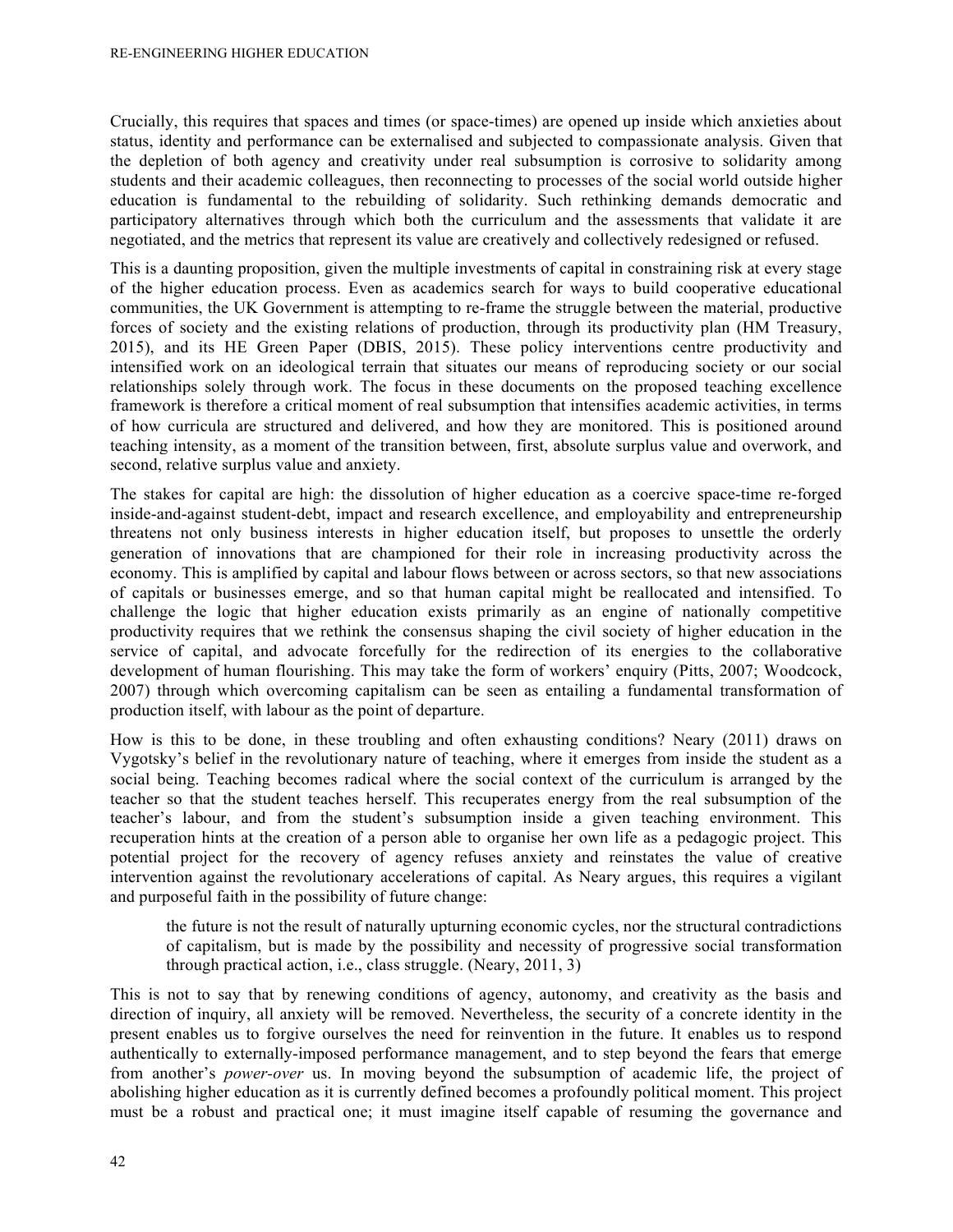regulation of higher education as a fundamentally public social formation and as a co-operative endeavour (Neary and Winn, 2015). This reflects Marx's (1866) idea that:

We acknowledge the co-operative movement as one of the transforming forces of the present society based upon class antagonism. Its great merit is to practically show, that the present pauperising, and despotic system of the *subordination of labour* to capital can be superseded by the republican and beneficent system of *the association of free and equal producers.*

To Marx, the political practice of co-operative production confronts and undermines subsumption, and demands 'the abolition of private property and of labour itself'. This is not a piecemeal or solitary project, but one that demands the creation of alternative networks of solidarity and purpose.

This is not possible without the community. Only within the community has each individual the means of cultivating his gifts in all directions; hence personal freedom becomes possible only within the community. (Marx and Engels, 1998, 86)

This invitation to imagine new forms of community that might invest differently in education critiques subsumption from the perspective of those who are excluded. Educators might then ask, where are the curriculum spaces inside formal higher education that enable education as the practice of freedom, when the only freedom available is increasingly that of the labour-market? (bell hooks, 1994)

We conclude with a practical example of such a narrative that is emerging from inside: the Dismantling the Master's House project (DTMH, 2015), which asks: *why is my curriculum white?* This work is rooted inside specific higher education institutions, and seeks to analyse the everyday and on-going colonial legacies of the governance and forms of higher education, including its reproduction in hierarchies of power and the curriculum, in order to point towards alternatives that offer justice and peace. The work is conducted practically through a focus on the past, present and future of the University, with a focus on militant research: in the past, which openly acknowledges intellectual work on eugenics, and publicly commits to re-researching race, and, more importantly, racism; in the present, in generating alternative perspectives on issues like 'why isn't my Professor Black?'; and in the future, by liberating the curriculum through a critical and radical 'cross-disciplinary and intersectional approach to racialisation'. Uncovering domination and subordination enables an alternative form of legitimacy to be described that elaborates and refuses the subsumption of specific narratives.

The curriculum is white because it reflects the underlying logic of colonialism, which believes the colonised do not own anything – not even their own experiences. The role of the colonised in knowledge production mirrored their role in economic production, where their resources were to provide raw materials that could then be consumed in the west... Implicit in the white curriculum is irrefutable evidence of white superiority as a matter of truth and objectivity, while crafting a world-view that judges anything that it could define as 'non-white' or 'other' as inferior. ('Why is my Curriculum White?' collective, 2015.)

Explorations of this kind, rooted in the organising principles of the curriculum, ask educators to consider how all instances of their curriculum similarly reproduce or refuse the on-going colonisation of education by capital. This analysis deconstructs and then detonates the structures of HE by refusing the proposition that higher education exists to serve the labour market through the supply of work-ready graduates, all the while stimulating the economy through the generation of debt that assures and disciplines economic participation into the future.

The narratives of marginalised voices from inside-and-outside higher education have both the urgency and the capacity to enable new forms of refusal to emerge. Crucial to their success is the recuperation of their autonomy in terms of the governance of the University, the radical or militant nature of its research, scholarship and teaching, and academic labour's ability to challenge the property regimes that enclose it. We must then question whether these new, social forms of autonomy, rooted in a reclaiming of the general intellect, are possible, and whether such solidarity will address the crisis of overwork and anxiety. The platforms that now make possible large-scale co-operative approaches to curriculum production and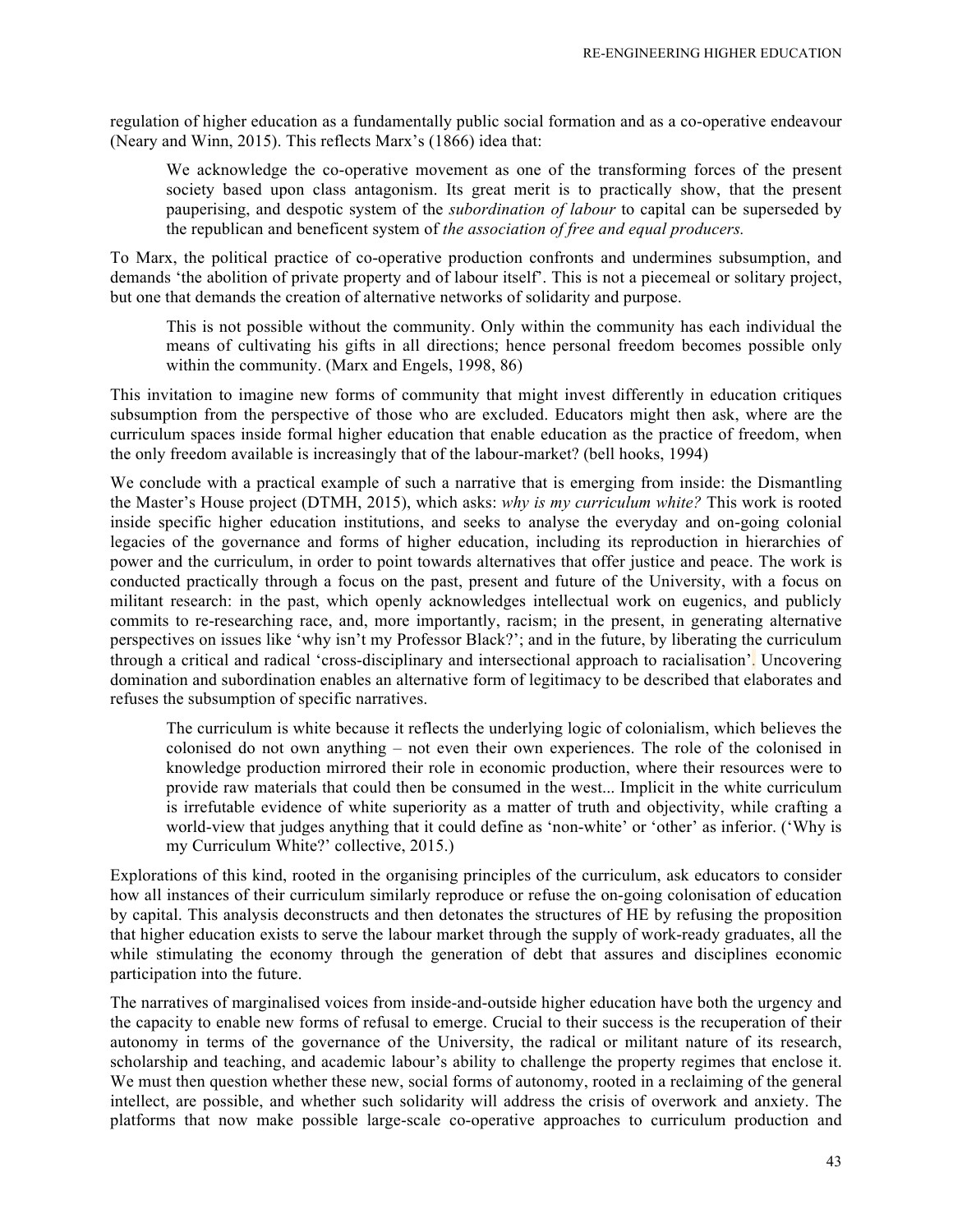circulation (Zibechi, 2012) are central, as is the need to understand how the contemporary network can best fulfil the expectations of the worker community.

It is our view that exposing the processes of subsumption as they have redesigned higher education reveals an alternative to the current crisis of anxiety. The process of continuously generating community from networked collective action is achievable, and it offers workers across higher education a means to refuse and extend beyond the management of their own alienation, and by these means to recover and fully experience the cultivation of all of their gifts, in all directions.

#### **REFERENCES**

Amsler, S. (2015). *The Education of Radical Democracy*. London: Routledge.

Andrews, S., Bare, L., Bentley, P., Goedegebuure, L., Pugsley, C. and Rance, B. (2016). Contingent Academic Employment in Australian Universities. Melbourne: L H Martin Institute & Australian Higher Education Industrial Association. Retrieved 6 July 2016 from http://www.lhmartininstitute.edu.au/documents/publications/2016-contingent-academicemployment-in-australian-universities-updatedapr16.pdf

Australian Government, Department of Education and Training (2015a). Draft National Strategy for International Education. Retrieved 5 July 2016 from https://internationaleducation.gov.au/Internationalnetwork/Australia/InternationalStrategy/Pages/National-Strategy.aspx

- Australian Government, Department of Education and Training (2015b). Upholding Quality Quality Indicators for Learning and Teaching. Retrieved 5 July 2016 from https://education.gov.au/upholding-quality-quality-indicators-learning-and-teaching
- Ball, S. (2003). The teacher's soul and the terrors of performativity. *Journal of Education Policy*, 18(2), 215-228.
- Berardi, F. (2009). *The Soul at Work: From Alienation to Autonomy*. Los Angeles, CA: Semiotext(e).
- Bowles, K. (2014). Beyond a Boundary. Retrieved 5 July 2016 from https://musicfordeckchairs.wordpress.com/2013/12/09/beyond-a-boundary/
- Brooks, R. (1991). How to Build Complete Creatures Rather than Isolated Cognitive Simulators. In Van Lehn, K. (ed.). *Architectures for Intelligence,* pp. 225-239. Hillsdale: NJ: Lawrence Erlbaum.
- Camatte, J. (1988). *Capital and Community*. London: Unpopular Books.
- CASA (2014). A home online for casual, adjunct, sessional staff and their allies in Australian higher education. Retrieved 5 July 2016 from http://actualcasuals.wordpress.com/
- Clarke, S. (2002). Class Struggle and the Working Class: The Problem of Commodity Fetishism. In Dinerstein, A.C., & Neary, M. (eds). *The Labour Debate: An Investigation into the Theory and Reality of Capitalist Work*, pp. 41-60*.* Aldershot: Ashgate.
- Coates, H., & Goedegebuure, L. (2010). The real academic revolution: why we need to reconceptualise Australia's future academic workforce, and eight possible strategies for how to go about this. Melbourne: LH Martin Institute.
- CUPE3903 (2015). Representing, Organizing and Activating the Contract Faculty, Teaching Assistants, Graduate Assistants, and Research Assistants @ York University, Toronto, Canada. Retrieved 5 July 2016 from http://3903.cupe.ca/
- Davies, W. (2014). *The Limits of Neoliberalism: Authority, Sovereignty and the Logic of Competition*. London: SAGE.
- DBIS (2015). Fulfilling our Potential: Teaching Excellence, Social Mobility and Student Choice. Retrieved 5 July 2016 from

https://www.gov.uk/government/uploads/system/uploads/attachment\_data/file/474227/BIS-15- 623-fulfilling-our-potential-teaching-excellence-social-mobility-and-student-choice.pdf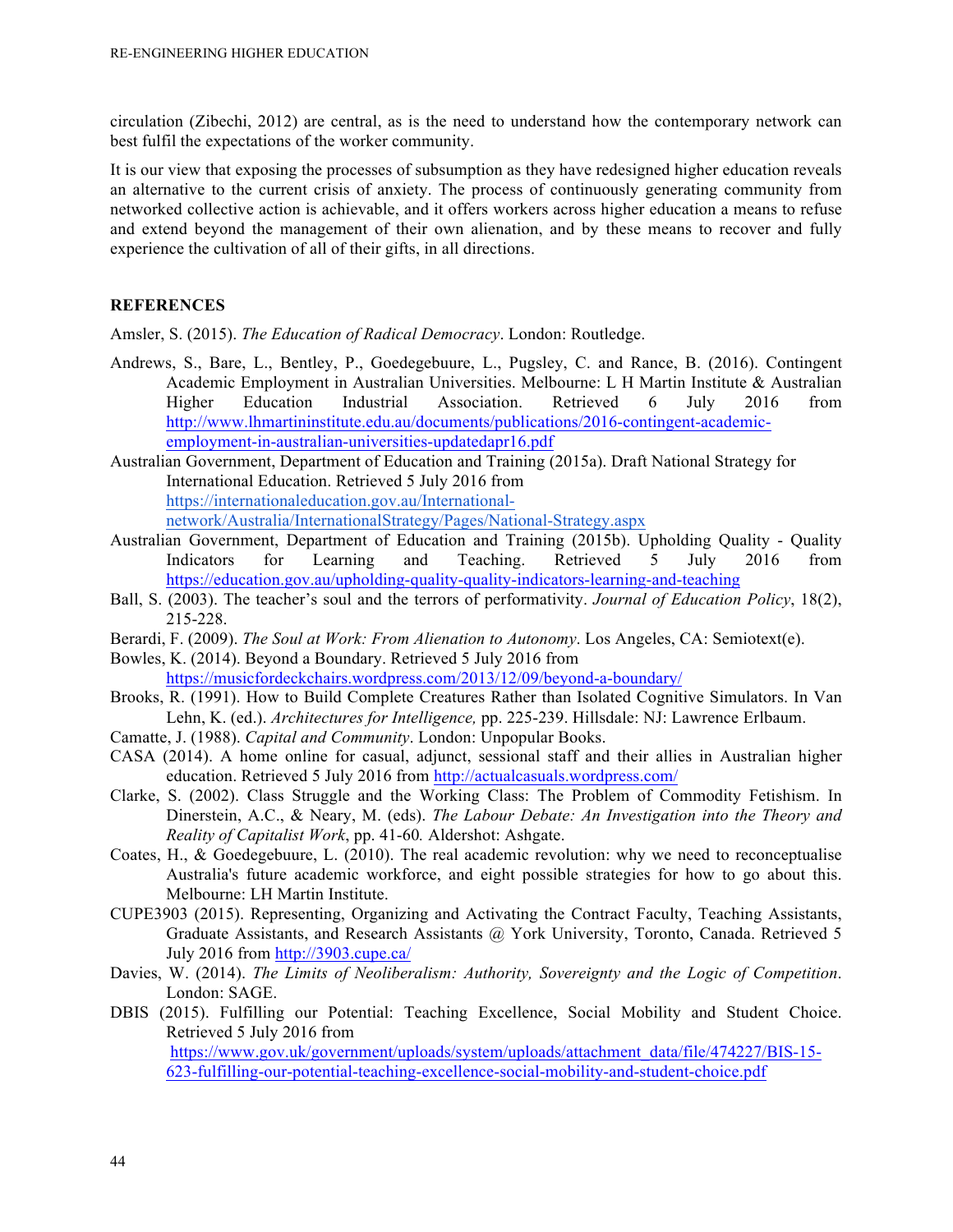- Deem, R., Ka Ho Mok, & Lucas, L. (2008). Transforming Higher Education in Whose Image? Exploring the Concept of the 'World Class' University in Europe and Asia. *Higher Education Policy,* 21, 83- 97.
- Deleuze, G., & Guattari, F. (1983). Anti-Oedipus: Capitalism and Schizophrenia. London: The Athlone Press.
- DTMH (2015). Dismantling the Master's House. Retrieved 5 July 2016 from http://www.dtmh.ucl.ac.uk/
- Endnotes (2010). The History of Subsumption. *Endnotes 2: Misery and Debt*. Retrieved 5 July 2016 from http://endnotes.org.uk/en/endnotes-the-history-of-subsumption
- Fogg, P. (2009). Grad-School Blues. *The Chronicle of Higher Education.* Retrieved 5 July 2016 from http://chronicle.com/article/Grad-School-Blues/29566
- Foucault, M. (1975). *Discipline and Punish: The Birth of the Prison*. London: Penguin.
- Giroux, H. (2005). Border Crossings: cultural workers and the politics of education. London: Routledge.
- Global Corporate Challenge (2015). Our Approach. Retrieved 5 July 2016 from https://www.gettheworldmoving.com/how-it-works
- Grollman, E. (2014). My Survival vs My Job. Retrieved 5 July 2016 from http://conditionallyaccepted.com/2014/03/18/survival/
- Grove, J. (2015). Social science and humanities faculties to close in Japan after ministerial decree. *Times Higher Education.* Retrieved 5 July 2016 from https://www.timeshighereducation.com/news/social-sciences-and-humanities-faculties-closejapan-after-ministerial-decree
- Hall, R. (2014). On the abolition of academic labour: the relationship between intellectual workers and mass intellectuality. *tripleC: Communication, Capitalism & Critique*, 12(2), 822-37. Retrieved 5 July 2016 from http://triple-c.at/index.php/tripleC/article/view/597
- Hall, R. (2015). The University and the Secular Crisis. *Open Journal of Humanities*, 1(1). DOI: http://doi.org/10.16995/olh.15
- Harvey, D. (2010). *A Companion to Marx's Capital*. London: Verso.
- HEFCE (2015). Learning and teaching excellence: Learning gain. Retrieved 5 July 2016 from http://www.hefce.ac.uk/lt/lg/
- HM Treasury (2015). Fixing the foundations: Creating a more prosperous nation. Retrieved 5 July 2016 from

https://www.gov.uk/government/uploads/system/uploads/attachment\_data/file/443898/Productivit y\_Plan\_web.pdf

- Holmwood, J. (ed. 2011). *A Manifesto for the Public University*. London: Bloomsbury Academic.
- Hoffman, J. (2015). Anxious Students Strain College Mental Health Centers. *New York Times.* Retrieved 5 July 2016 from http://well.blogs.nytimes.com/2015/05/27/anxious-students-strain-college-mentalhealth-centers/
- hooks, bell. (1994). *Teaching to Transgress: Education as the Practice of Freedom*. London: Routledge.
- Jappe, A. (2014). Kurz, a Journey into Capitalism's Heart of Darkness. *Historical Materialism,* 22(3–4), 395–407.
- Johnson, J. (2015). Higher education: fulfilling our potential. Department for Business, Innovation and Skills. Retrieved 5 July 2016 from https://www.gov.uk/government/speeches/higher-educationfulfilling-our-potential
- Jubas, K. (2012). On Being a New Academic in the New Academy: Impacts of Neoliberalism on Work and Life of a Junior Faculty Member. *Workplace*, 21, 25-35.
- Marginson, S. (2012). The Problem of Public Good(s) in Higher Education. *41st Australian Conference of Economists.* Retrieved 5 July 2016 from http://www.cshe.unimelb.edu.au/people/marginson\_docs/ACE2012\_8-12%20July2012.pdf
- Marx, K. (1866). Instructions for the Delegates of the Provisional General Council: The Different Questions. Retrieved 5 July 2016 from http://www.marxists.org/archive/marx/works/1866/08/instructions.htm
- Marx, K. (1993a). *Grundrisse: Outline of the Critique of Political Economy*. London: Penguin.
- Marx, K. (2004). *Capital, Volume 1: A Critique of Political Economy*. London: Penguin.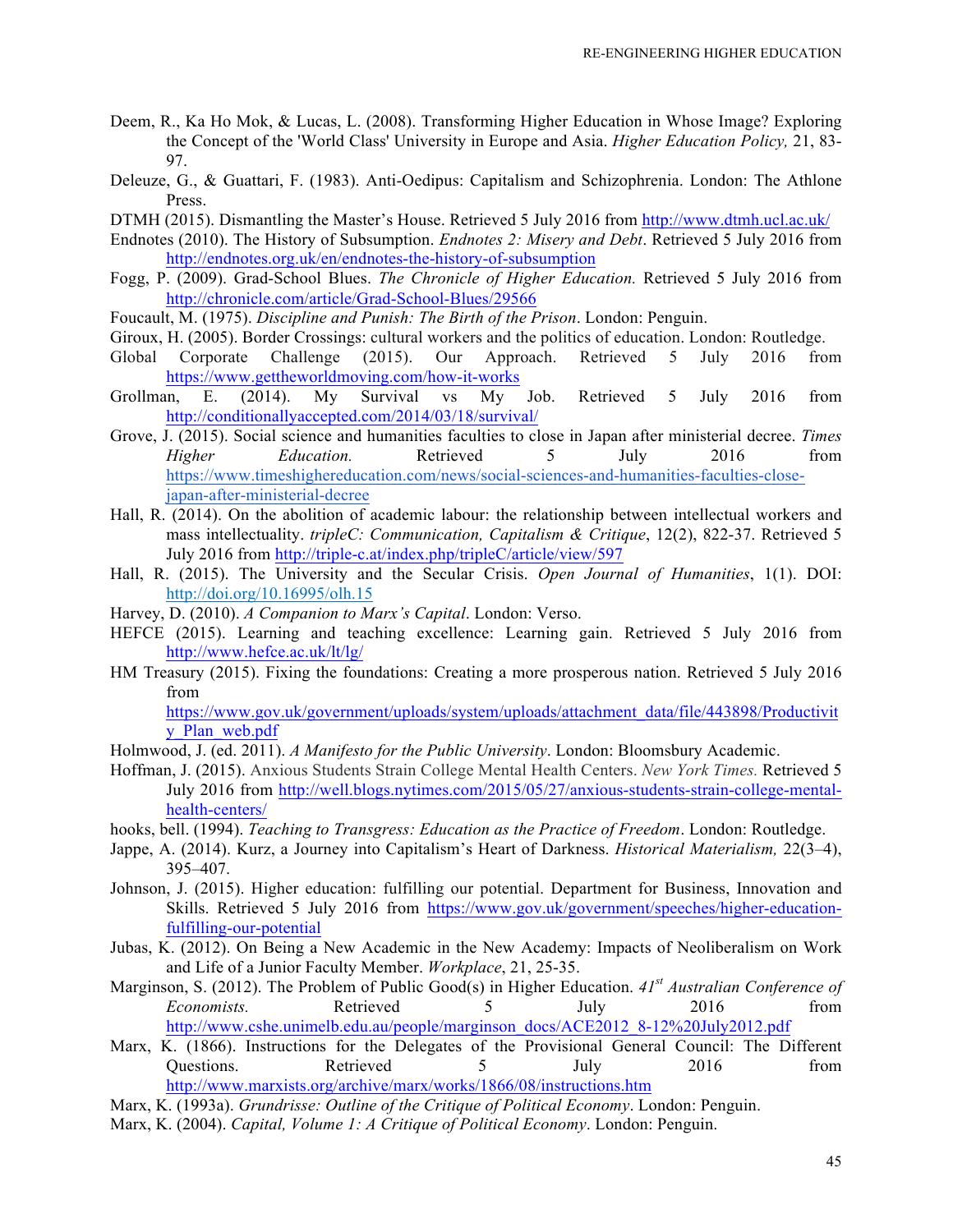Marx, K. (1993b). *Capital, Volume 2: A Critique of Political Economy*. London: Penguin.

- Marx, K., & Engels, F. (1864). *Economic Works of Karl Marx 1861-1864*. MECW Volume 34. Retrieved 5 July 2016 from https://www.marxists.org/archive/marx/works/1864/economic/ch02a.htm#469a
- Marx, K., & Engels, F. (1998). *The German Ideology: including Theses on Feuerbach and Introduction to the Critique of Political Economy*. New York: Prometheus.
- Marx, K., & Engels, F. (2002). *The Communist Manifesto.* London: Penguin
- McGettigan, A. (2014). Financialising the University. *Arena Magazine*. Retrieved 5 July 2016 from http://arena.org.au/financialising-the-university/
- McGettigan, A. (2015). The Treasury View of HE: Variable Human Capital Investment. *Political Economy Research Centre,* Papers Series 6. Retrieved 5 July 2016 from http://www.gold.ac.uk/media/PERC%206%20-

%20McGettigan%20and%20HE%20and%20Human%20Capital%20FINAL-1.pdf

- McKenna, L. (2015). The Educational Bridge to Nowhere. *The Atlantic.* Retrieved 5 July 2016 from http://www.theatlantic.com/education/archive/2015/09/whats-the-point-of-a-phd/405964/
- Meyerhoff, E., Johnson, E., & Braun, B. (2011). Time and the University. *ACME: An International E-Journal for Critical Geographies,* 10(3), 483-507.
- Mountford-Zimdars, A., Jones, S., Sullivan, A., & Heath, A. (2013). Framing higher education: questions and responses in the British Social Attitudes survey, 1983–2010. *British Journal of Sociology of Education*, 34(5-06), 792-811.
- Neary, M. (2011). Student as Producer: A Pedagogy for the Avant-Garde; or, how do revolutionary teachers teach? *Learning Exchange*, 1(1). Retrieved 5 July 2016 from http://eprints.lincoln.ac.uk/4186/
- Neary, M., & Winn, J. (2015). Beyond public and private: a model for co-operative higher education. *Krisis: Journal for contemporary philosophy*, 2, 114-19. Retrieved 5 July 2016 from http://www.krisis.eu/content/2015-2/Krisis-2015-2-17-Neary\_and\_Winn.pdf
- Newfield, C. (2010). The structure and silence of Cognitariat. *EduFactory webjournal*, 0, 10-26. Retrieved 5 July 2016 from http://www.edu-factory.org/edu15/webjournal/n0/Newfield.pdf
- Norton, A. (2014). Mapping Australian Higher Education 2014-2015. Grattan Institute. Retrieved 5 July 2016 from http://grattan.edu.au/wpcontent/uploads/2014/10/816mappinghighereducation2014.pdf
- NTEU (2014). NTEU claims to address casualisation. Retrieved 5 July 2016 from http://www.nteu.org.au/library/view/id/5004
- Pitts, F. (2007). Follow the money? Value theory and social inquiry. *ephemera: theory and politics in organization*, 14(3), 335-56. Retrieved 5 July 2016 from http://www.ephemerajournal.org/issue/politics-workers-inquiry
- Plan C (2014). We Are All Very Anxious. Retrieved 5 July 2016 from http://www.weareplanc.org/blog/we-are-all-very-anxious/
- Postone, M. (1996). *Time, Labor and Social Domination: A Reinterpretation of Marx's Critical Theory*. Cambridge: Cambridge University Press.
- Postone, M. (2012). Exigency of Time: A Conversation with Harry Harootunian and Moishe Postone, *Concentric: Literary and Cultural Studies,* 38(2), 7-43.
- Rubin, I.I. (1972). *Essays on Marx's Theory of Value*. Detroit, MI: Black and Red.
- Shaw, C., & Ratcliffe, R. (2014). Struggle for top research grades fuels bullying among university staff. *Guardian HE Network.* Retrieved 5 July 2016 from http://www.theguardian.com/highereducation-network/2014/dec/16/research-excellence-framework-bullying-university-staff
- Taylor, J.D. (2014). Spent? Capitalism's growing problem with anxiety. *ROAR Magazine.* Retrieved 5 July 2016 from http://roarmag.org/2014/03/neoliberal-capitalism-anxiety-depression-insecurity/
- Tokumitsu, M. (2014). In the Name of Love. *Jacobin Magazine*, Issue 13. Retrieved 5 July 2016 from https://www.jacobinmag.com/2014/01/in-the-name-of-love/
- Turp, M. (2001). *Hidden Self-Harm: Narratives from Psychotherapy.* London: Jessica Kingsley.
- UCU (2013). Over half of universities and colleges use lecturers on zero-hour contracts. Retrieved 5 July 2016 from http://www.ucu.org.uk/6749